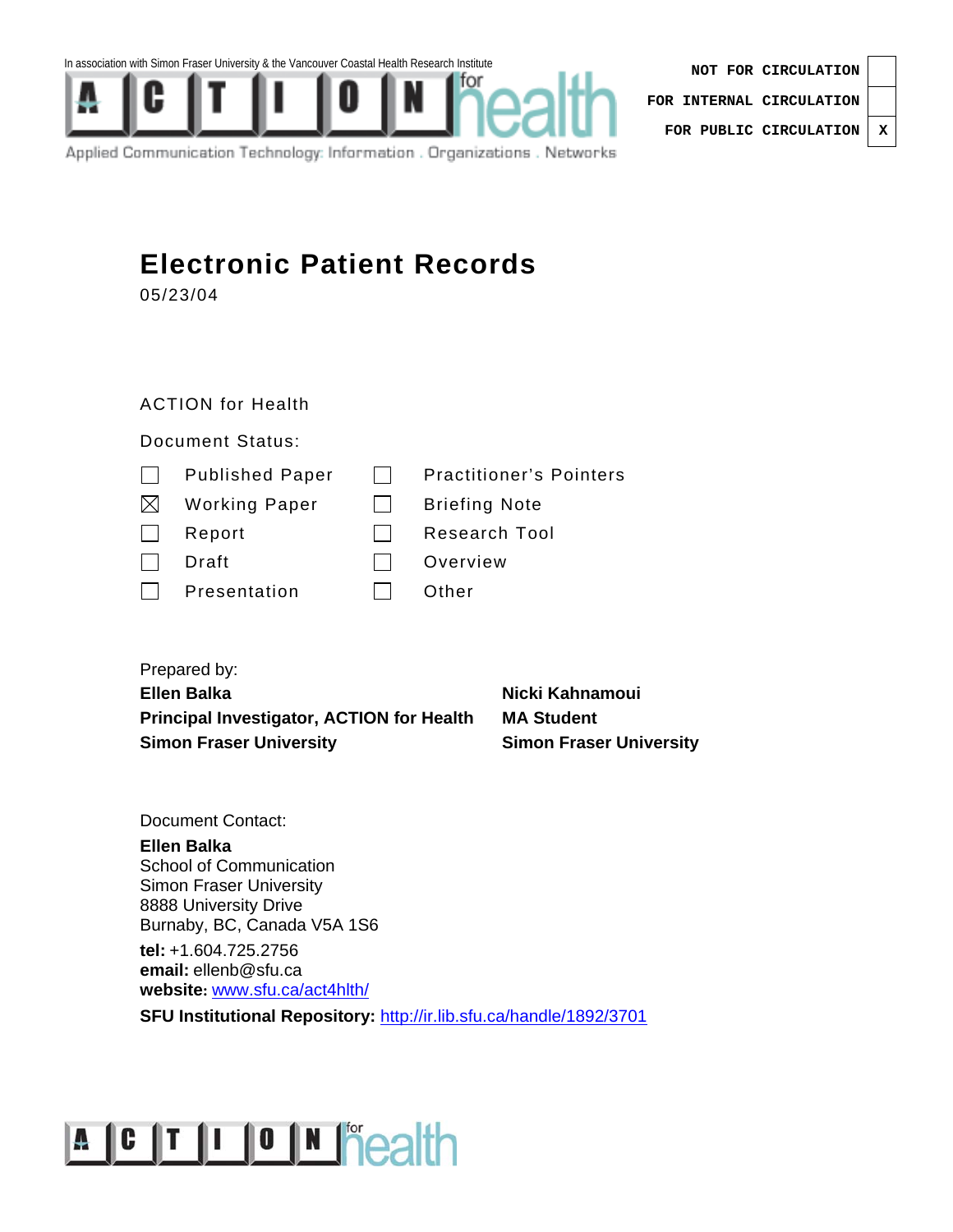### **Introduction**

Prior to the development of the Electronic Patient Record (EPR), the technology used for recording information pertinent to patient's health was the Paper based Patient Record (PPR), and prior to PPR doctors maintained their own notes on patients in the form of logs or diaries. The PPR was a technology that emerged in Western medicine during the earlier decades of the 20<sup>th</sup> century and very quickly became standard practice.

The record tells the story of the patient's journey through the healthcare system and allows for a diverse group of health professionals to keep track of the trajectory of the patient's travels within the system (Berg, 2000). Specialization has led to the development of an even broader group of professionals who partake in the patient's journey and who require access to the patient's information. As a result, the patient's record has now become an even more vital component in the provision of care. To facilitate the sharing of information, various regulatory frameworks have been created and guidelines have been established, such as the standardization of medical terminology. This in turn further facilitates the use and development of the health record.

While the PPR has been the standard medical practice for decades, and has contributed to the creation of new professions, tasks and work routines, medical standards, forms, and has even impacted the design of healthcare settings (Berg, 2000). However, there is now a shift to the substitution of the paper based record with electronic forms. The need for EPR is fuelled by the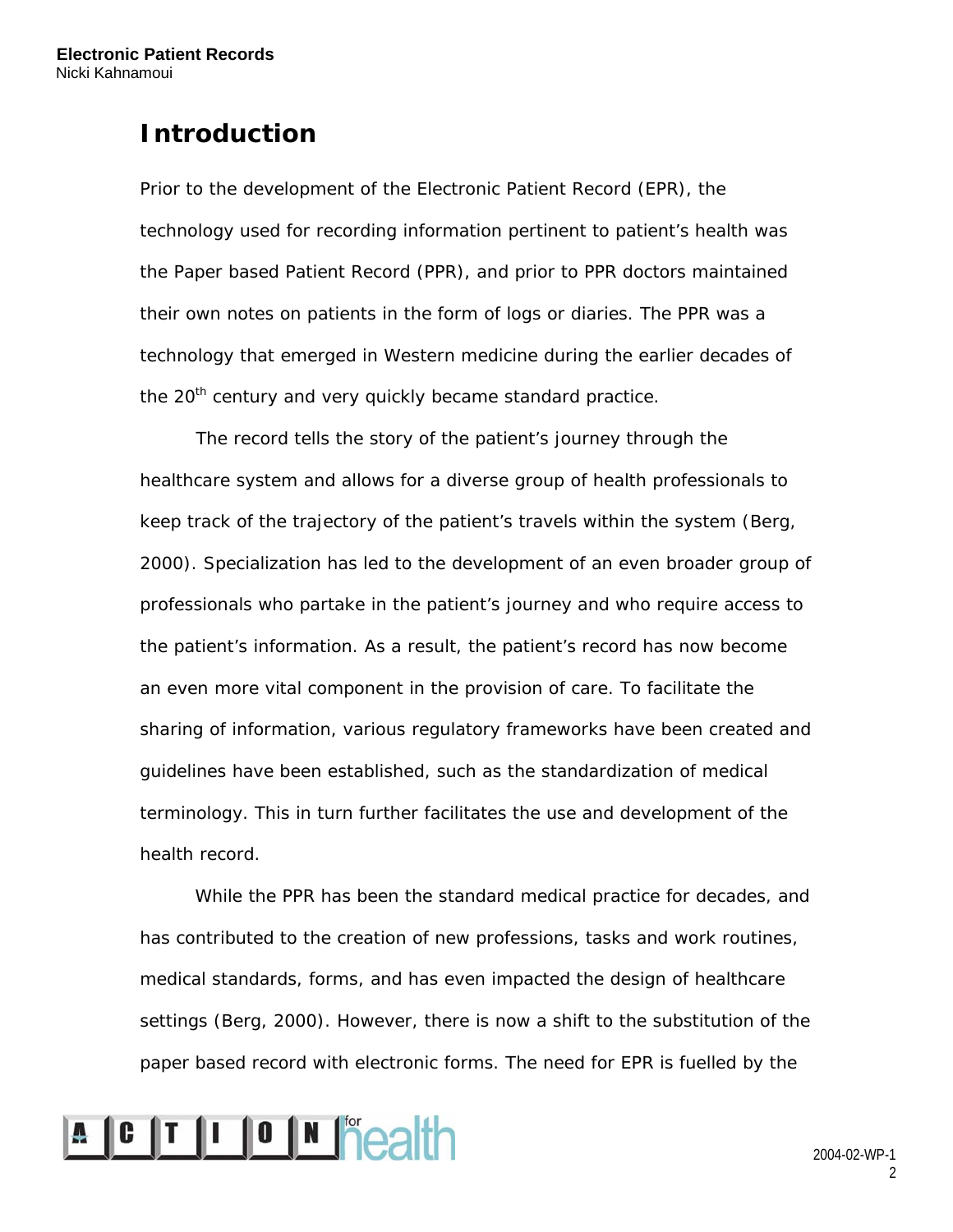movement towards a multitude delivery method of care, where many professionals with specialized knowledge are involved in care delivery (Oates & Jensen, 1997). Healthcare professionals dispersed across a wide geographical area need structures in place for regular communication and exchange of patient information and EPR is viewed as facilitating the cooperation between these diverse groups.

Many benefits have been listed for the utilization of electronic records, the primary benefit being that of more access to patient information. The underlying premise is that more and higher quality information leads to better patient care. Information recorded and stored in an EPR system is used to "facilitate patient care, serve as a financial and legal record, aid in clinical research, support decision analysis, [and] guide professional and organizational performance improvements" (Kiger, 2003, 20).

Throughout the literature various terms are used to refer to automated health information systems: Electronic Patient Record (EPR), Electronic Medical Record (EMR), and Electronic Health Record (EHR). While these terms might be used interchangeably, there are slight differences between each system. The common characteristics among them are that they are all used to collect, store and manage patient information. EPRs and EMRs contain patient information gathered and accessed from a single site, or information transferred from another site. $1$  EHRs contain longitudinal personal health data across the continuum of care. A network of EPRs and

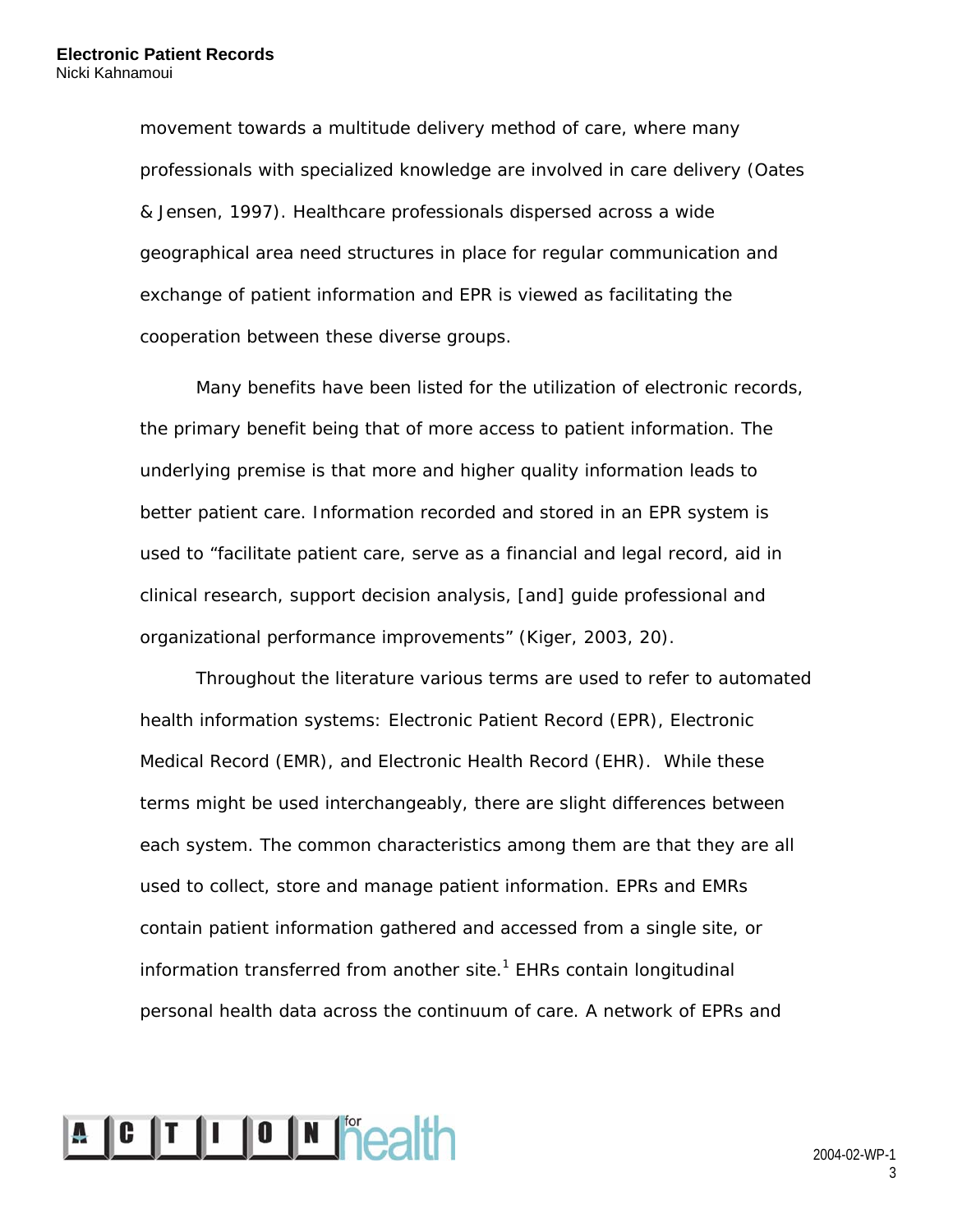EMRs and other data stored through other clinical technology forms the EHR, where a unique identifier is used for each patient, making the sharing of information possible.

Family practices are one of the most common settings for using EPRs. As one of the components of primary health care in BC, however, family practices, which provide the first point of contact for many patients, for the most part lie outside the jurisdiction of the Health Authority. While funding can be provided to practices for setting up EPR systems, in order to develop a nation wide EHR, these dispersed systems along with the many others implemented in other healthcare setting have to be integrated. Within Vancouver Coastal Health (VCH), PARIS system is being widely implemented in Community Health Centres, while PCIS has been implemented in some hospitals and the WOLF system in medical offices. Consistent implementation of systems within the authority is possible, however, once outside the authority of VCHA, this consistency can no longer be guaranteed. With the implementation of different software there is an additional layer of complexity, such as the development of interfaces between the different software to enable the exchange of information. As one of the key objectives of the Primary Health Care Network of VCH is pursuing the integration of the continuum of services, and information technology is viewed as one of the enablers for this integration, it is important to develop a better understanding of the issues surrounding the implementation of EPRs.

<sup>&</sup>lt;sup>1</sup> Throughout this paper the term Electronic Patient Record (EPR) has been used to encompass both EMR and EPRs.



 $\overline{a}$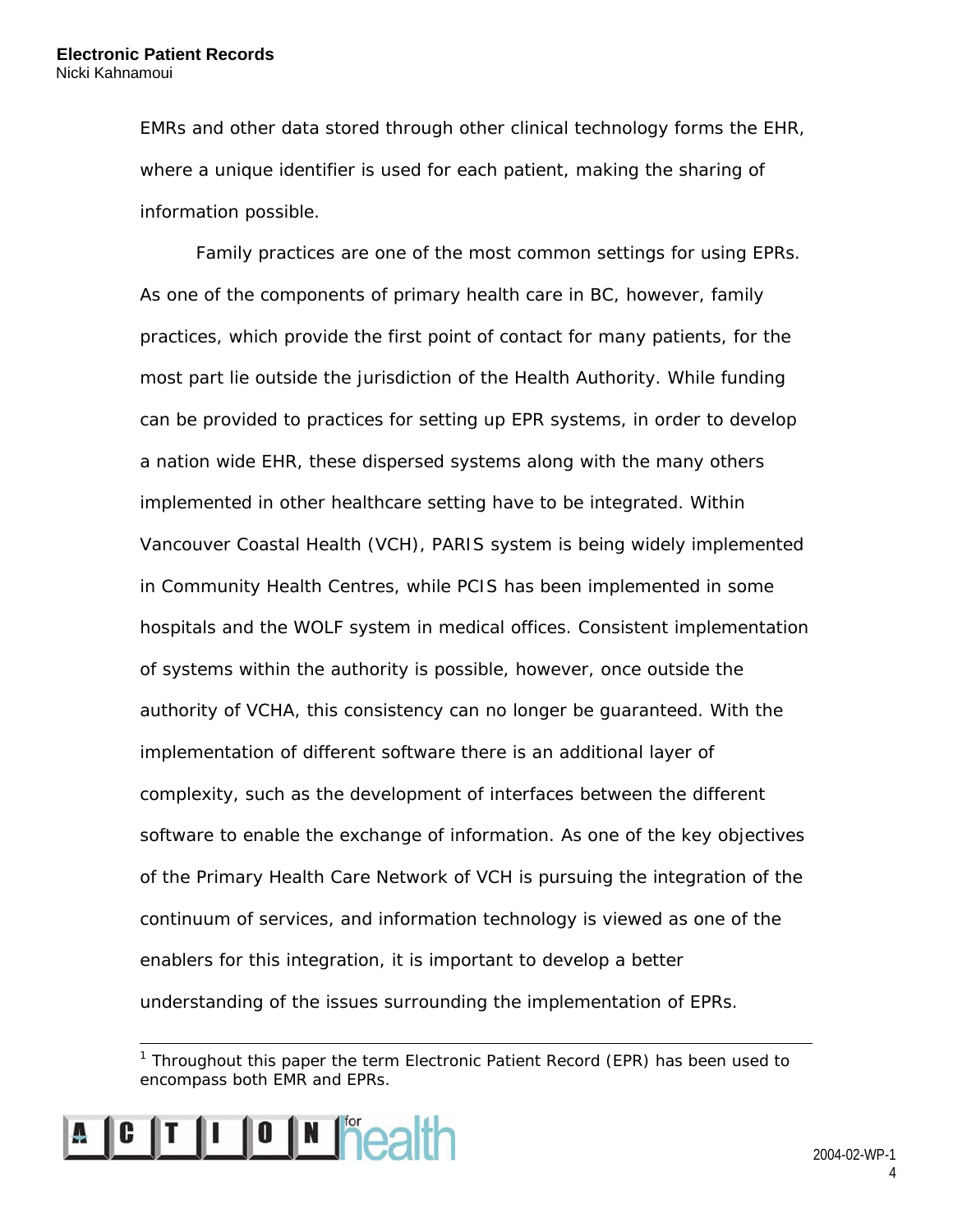This paper is not a critical analysis of EPRs, nor one that lists all the potential benefits that can be derived from such systems. The paper is based on a review of various studies conducted on the implementation of EPRs and is an overview of the lessons learned during such implementations. It is important to note that a successful system in one organization would not necessarily be successful in another organization and as such best practices are always relative (Holland, King, & Sweeney, 2000). These lessons are by no means comprehensive, nor are they tailored to specific circumstances. They are some of the more general lessons that can be applied in implementations. The paper is broken down into two sections, one focusing on the lessons learned at the macro level, where top-down change occurs, and the other section focuses on local level of practice.

### **Lessons learned**

Various models have been proposed for technology implementation projects. Linear models suggest a staged process to implementation, where the project generally starts with the identification of business strategies, an assessment of needs, planning and development of design specifications and implementation plan, system design, which involves the technology specifications, and vendor selection, and implementation. Finally, the evaluation stage measures performance of the new system against the objectives set out prior to implementation. The downside of linear models is that they fail to take into account the complexity of organizations and the

# **A C T I O N Peath**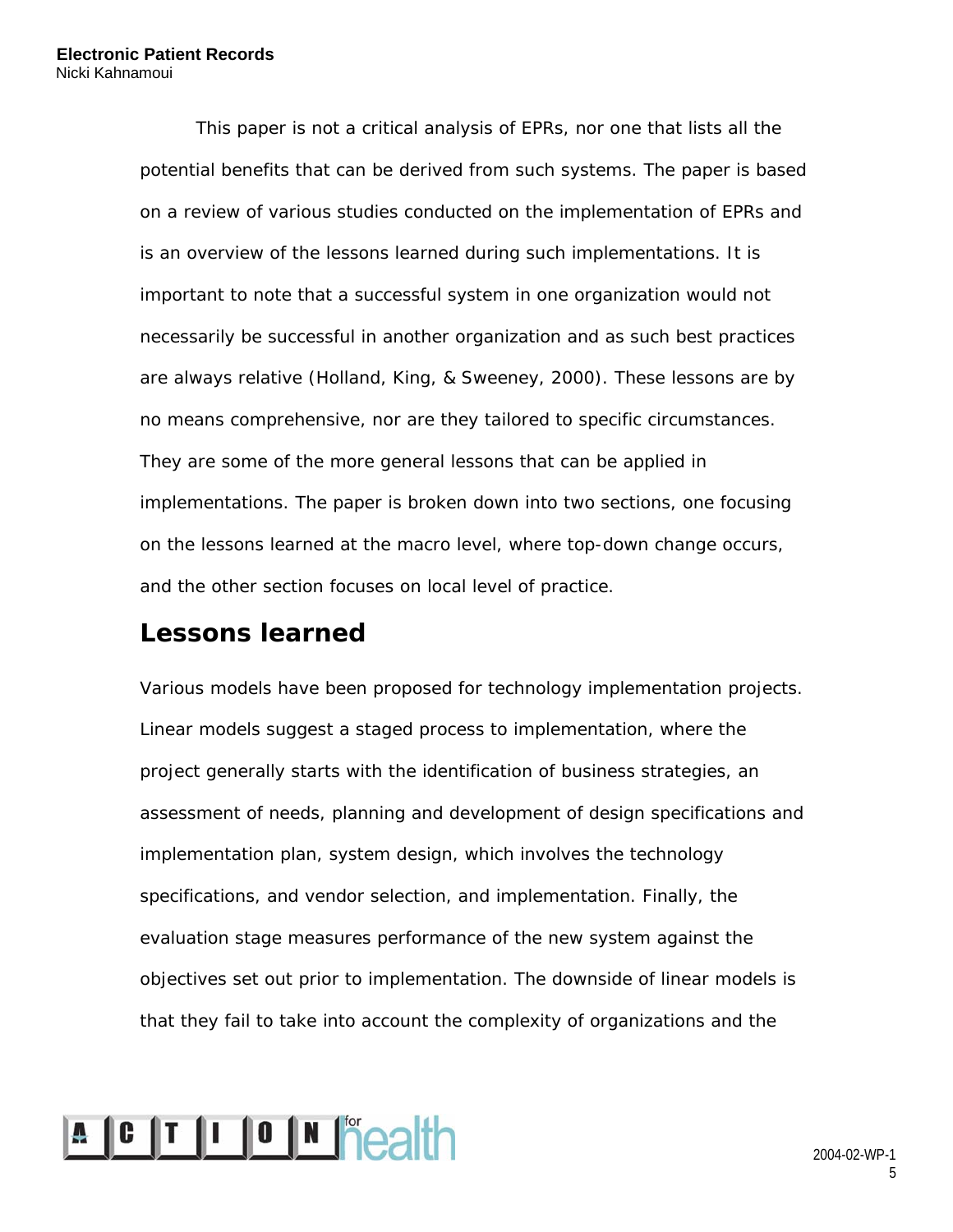variety of non-standard work practices undertaken in the completion of work procedures.

Contrary to linear models for change, the Socio-technical approach to technology implementation places the user at the centre of the model, and users' involvement is solicited throughout the change process. This model emphasizes the requirement for the development of further insight on the specific network of practices prior to undertaking development. An iterative approach to development is recommended, where changes to technology and work practice evolve together and no clear distinctions can be drawn between the different stages of analysis, design and implementation, and evaluation: they become concurring activities. (Berg, 1999). Stakeholder involvement at various levels within the organization is paramount for the success of such change initiatives.

The challenge in any change implementation project is the tension between change that is initiated and planned at the top (top-down approach) with that which is deemed as required and embraced at the bottom (bottomup approach). Successful change occurs when the general directions are set from the top and people are engaged from below, thereby, structural change occurs concurrently with cultural change (Beer & Nohria, 2002). While this holds true within an organization, it can also be applied to individual organizations in relation to the larger structural bodies to which they are accountable. For the purposes of implementing EPRs within primary care settings, ideally, structural and systemic changes are set at the larger health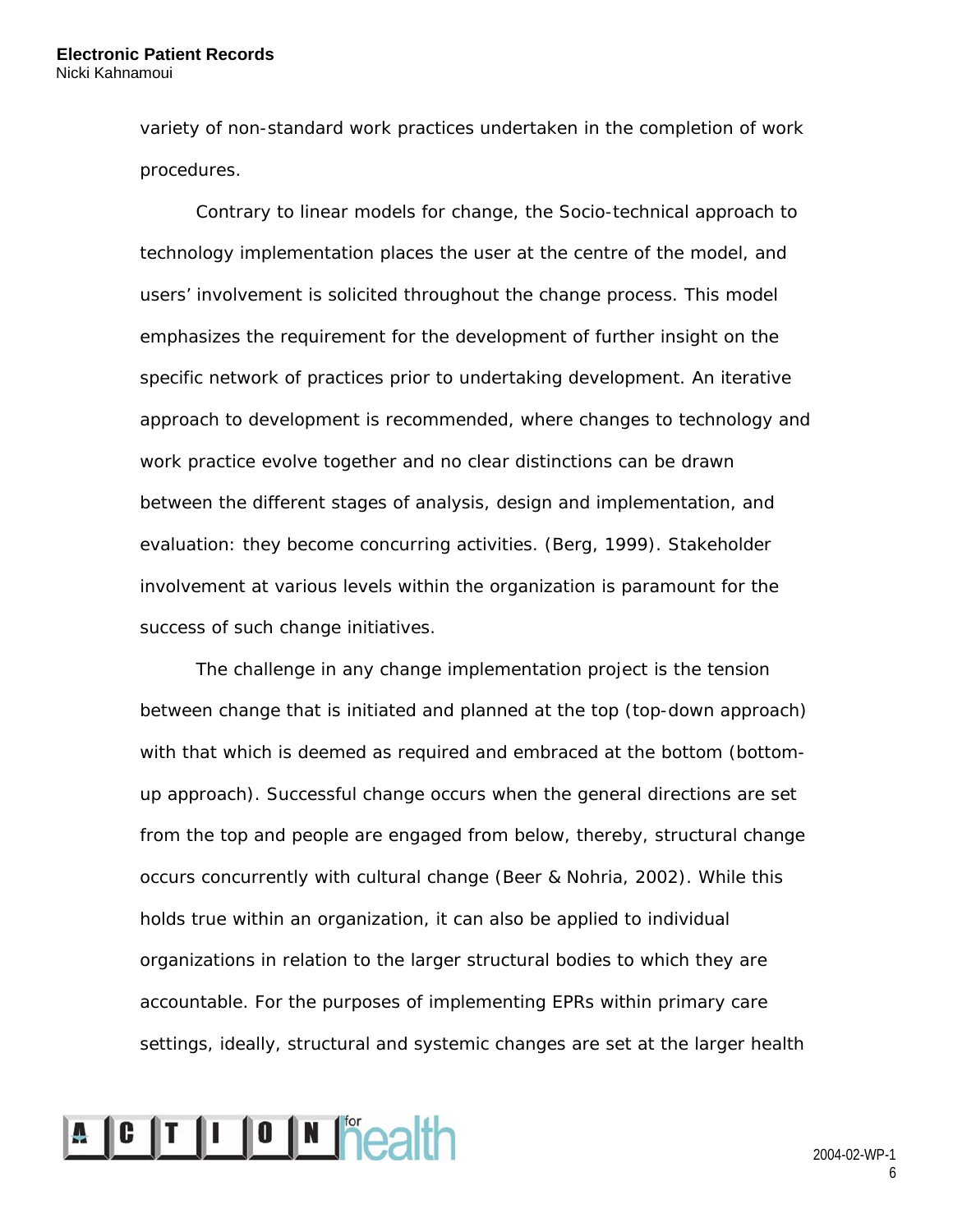authority or province wide level, informed by the requirements of the individual organizations. As such, while the health authority or province will be in a position to set out the general direction for change and take the lead on implementing strategic and systemic change, primary care practices will have the autonomy to drive the change process based on their local needs. However, one of the challenges is providing for autonomy at the local practice while at the same time ensuring that this autonomy does not introduce additional challenges when integrating the individual local systems to develop a nationwide system. This is particularly difficult in the case of EPR implementations in family practices, since the health authority has no jurisdictional power and authority over private practices.

Maintaining a healthy tension and relationship between these two levels of change is vital for the success of the change initiative. The challenge is to work with the existing tensions rather than seeking a simple 'either-or' answer that might temporarily remove the tensions at one level (macro) while creating more problems at another level (micro) (Riis, Hildebrandt, Andreasen, & Johansen, 2001). Changes that are initiated at the grassroots and front line level are generally difficult to sustain over the long term if not supported by larger institutions, while institutional level changes are complete failures if not supported at the grassroots level. Change implementation projects will not happen without people who are willing and committed to making the change and living it. This becomes even more evident once we learn that lack of top management commitment to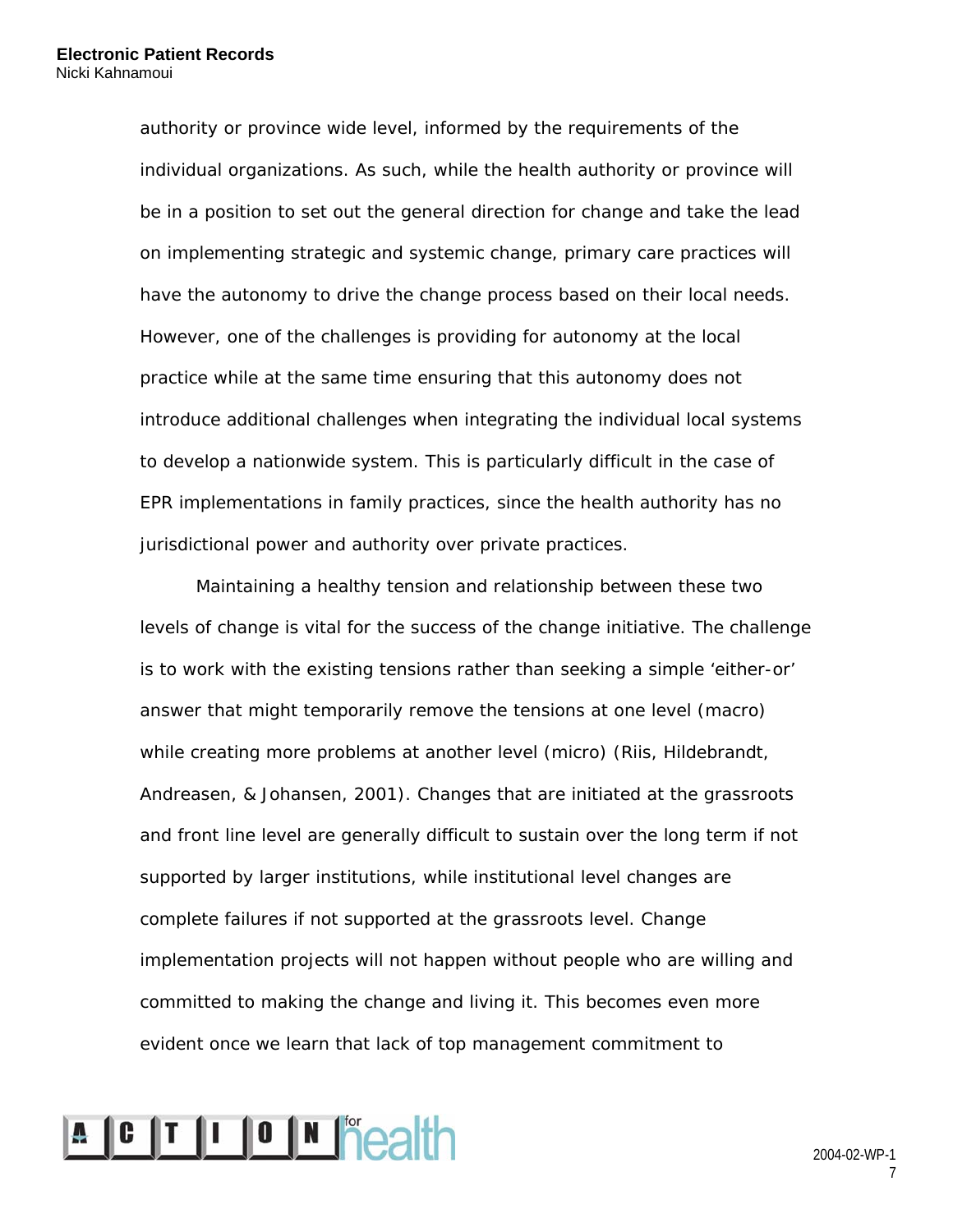technology implementation projects and failure to gain user commitment and involvement are two of the most cited reasons for the failure of technology implementation projects in the US (Dorsey, 2002).

Combining top-down and bottom-up change initiatives requires an acute sensitivity to situational factors, where different approaches are required based on the circumstances (Hayes, 2002). Certain situations require management to demonstrate determination and act upon it. On the other hand, as important as it is for employees to have managements' support, they also need to sense ownership over projects by being given the ability to actively participate in the problem definition and change process. For example, in the United Kingdom, despite the rapid growth of computers and the implementation of EPRs in general practice for over a decade, the absence of nation wide standards resulted in the incompatibility of the different systems and consequently the lack of integration of the different systems. To ensure nation wide data consistency among systems, the National Health Services has now set nationwide standards, imposed from the top-down. This is a good example of a top-down action that facilitates work processes at the local level.

### **MACRO – Health Authority level**

In implementing structural changes, the health authority will have to make decisions and enact them, while at the same time create a space that provides practices the autonomy required to make decisions based on local requirements. As the health authority has no jurisdictional power over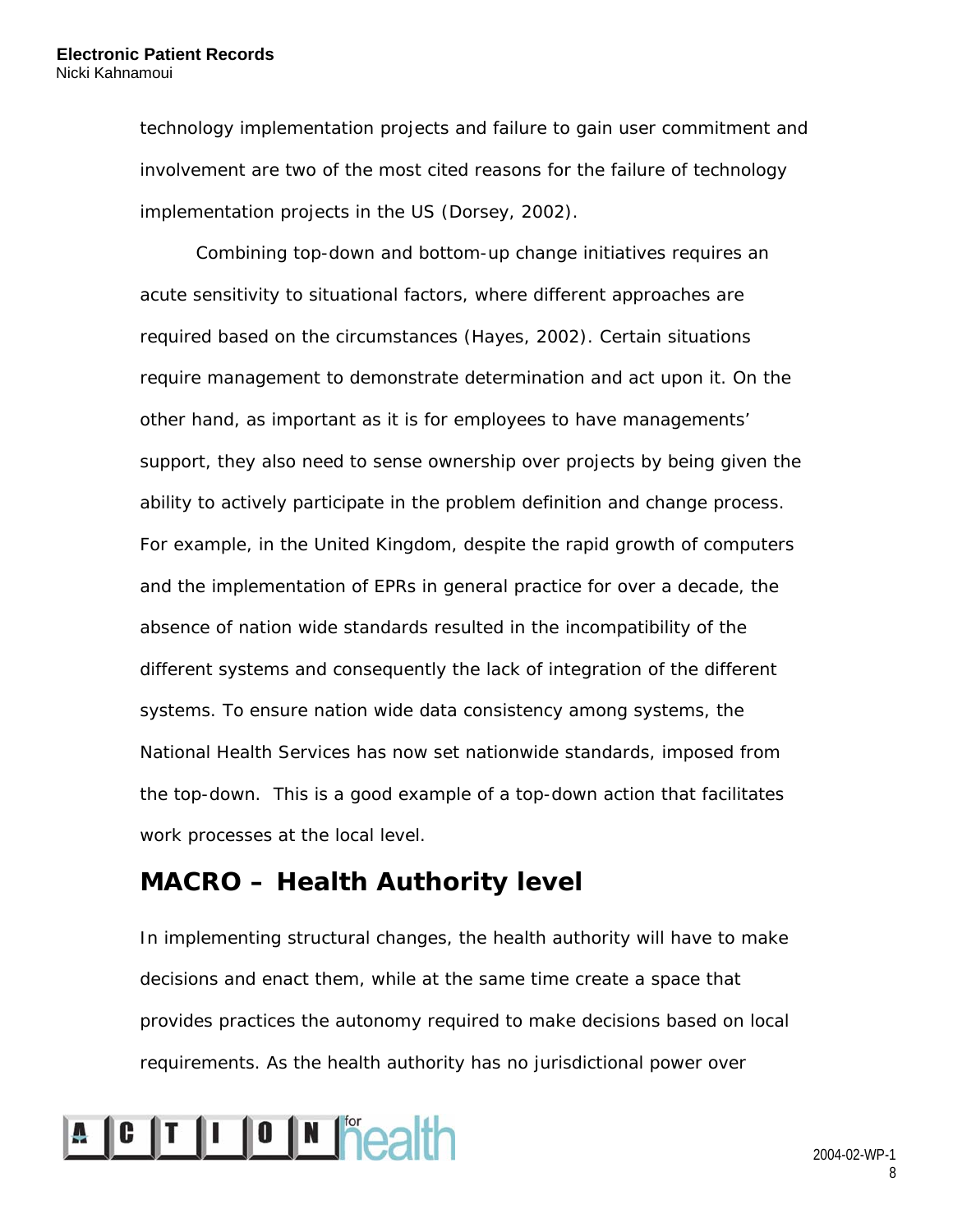individual family practices, the direction that is set out by the health authority cannot be enforced unless contracts are developed between individual family practices and the health authority or the provincial government takes the lead in mandating structural directions. A similar approach was employed when the Pharmanet system was implemented in all pharmacies across British Columbia.<sup>2</sup>

To optimize the benefits that can be obtained from EPRs and for patients to experience a seamless journey through the healthcare system, there is need for an integrated system. With this realization, within the NHS, a consistent approach has been employed for the procurement and implementation of systems. In the NHS, the Primary Care Information Modernization team helps primary care organizations in defining user requirements for systems and advises on best practices. One of the benefits of having different practices use similar systems and applications is that the health authority can help coordinate purchases, thereby, achieving economies of scale. Furthermore, a unified approach would decrease the complexity in delivering support, and would create for a far less complicated integration environment. For example, to ensure more consistency between systems, in Ontario, Canada, the e-physician project, a collaborative project between the Ontario Ministry of Health and Long-Term Care, the Ontario Medical Association and the Ontario Family Health Network, is responsible for

 $\overline{a}$  $2$  Pharmanet is a network of computers that links all pharmacies in British Columbia, providing them access to real-time information on all prescriptions dispensed to individuals at any pharmacy in BC. Pharmanet was developed by B.C.'s Ministry of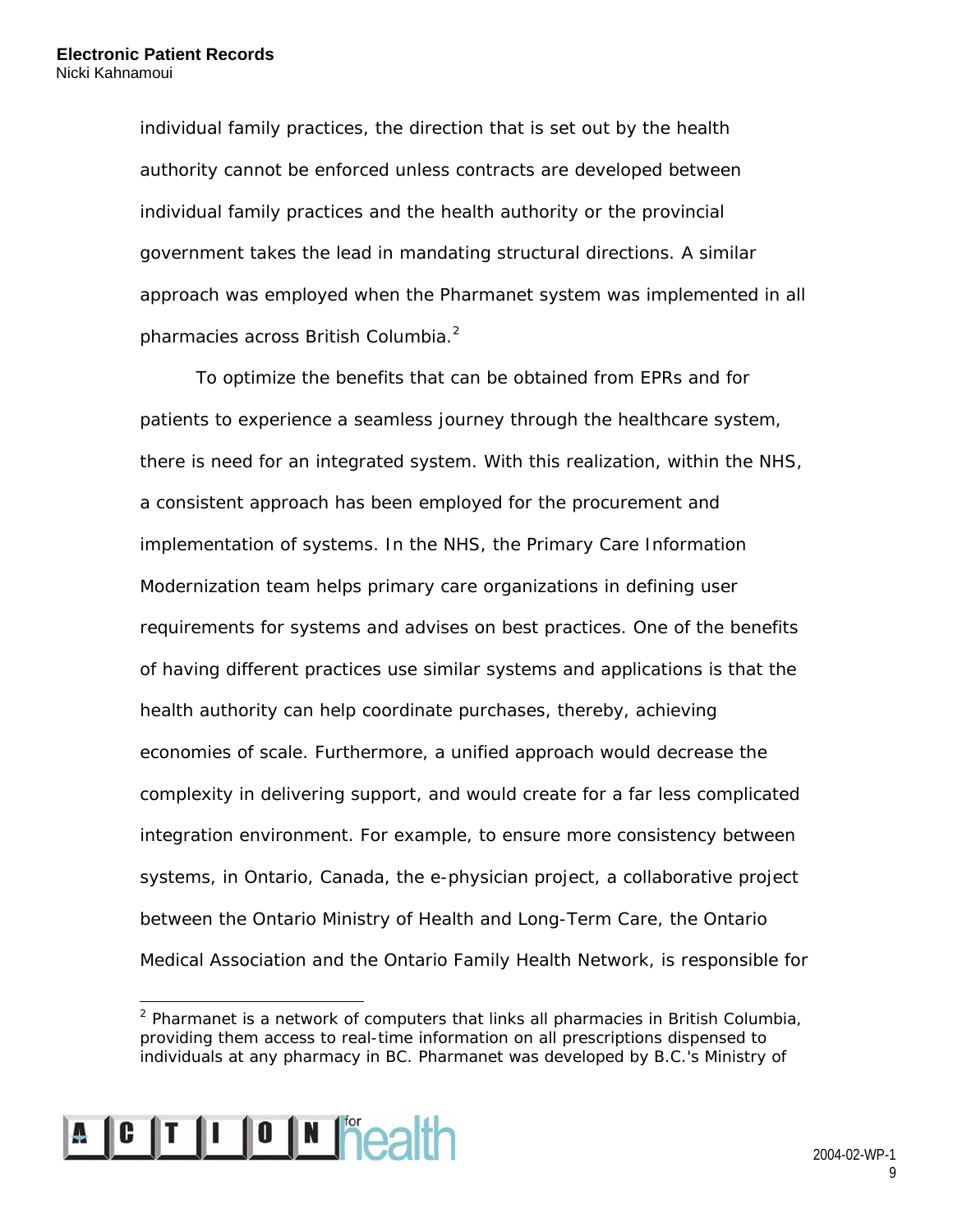developing cost effective information technology solutions for physicians in primary care.

#### **Standards**

The macro level changes that have contributed to the shift to electronic record keeping have also created an opportunity for vendors to develop software systems for record management solutions. These systems provide various functions and capabilities, ranging from scheduling and billing to clinical analysis and reporting. As more and more off-the-shelf software packages, which incorporate best practices, are becoming available in the market, the make or buy decision is becoming more straightforward. The health authority is not in the business of software development and with the strategic direction of focusing on core competencies and moving towards the outsourcing of non-core services, purchasing an EPR system rather than initiating the development of a custom build record system, is the most efficient route to take. The problem, however, is that suppliers in order to distinguish themselves and their products, and as a result of intellectual property rights, generally offer products that are based on different standards and are not compatible. This leads to additional complexity in the integration of the various local systems. To enable all parts of the healthcare network to communicate with each other efficiently, securely and cost effectively, it is important to have local systems in place that do not require complex interface technology to be able to communicate with each other.

Health Services, with the objective of preventing prescription drug abuse and fraud and adverse drug reactions (Ministry of Health Services, 2003).



 $\overline{a}$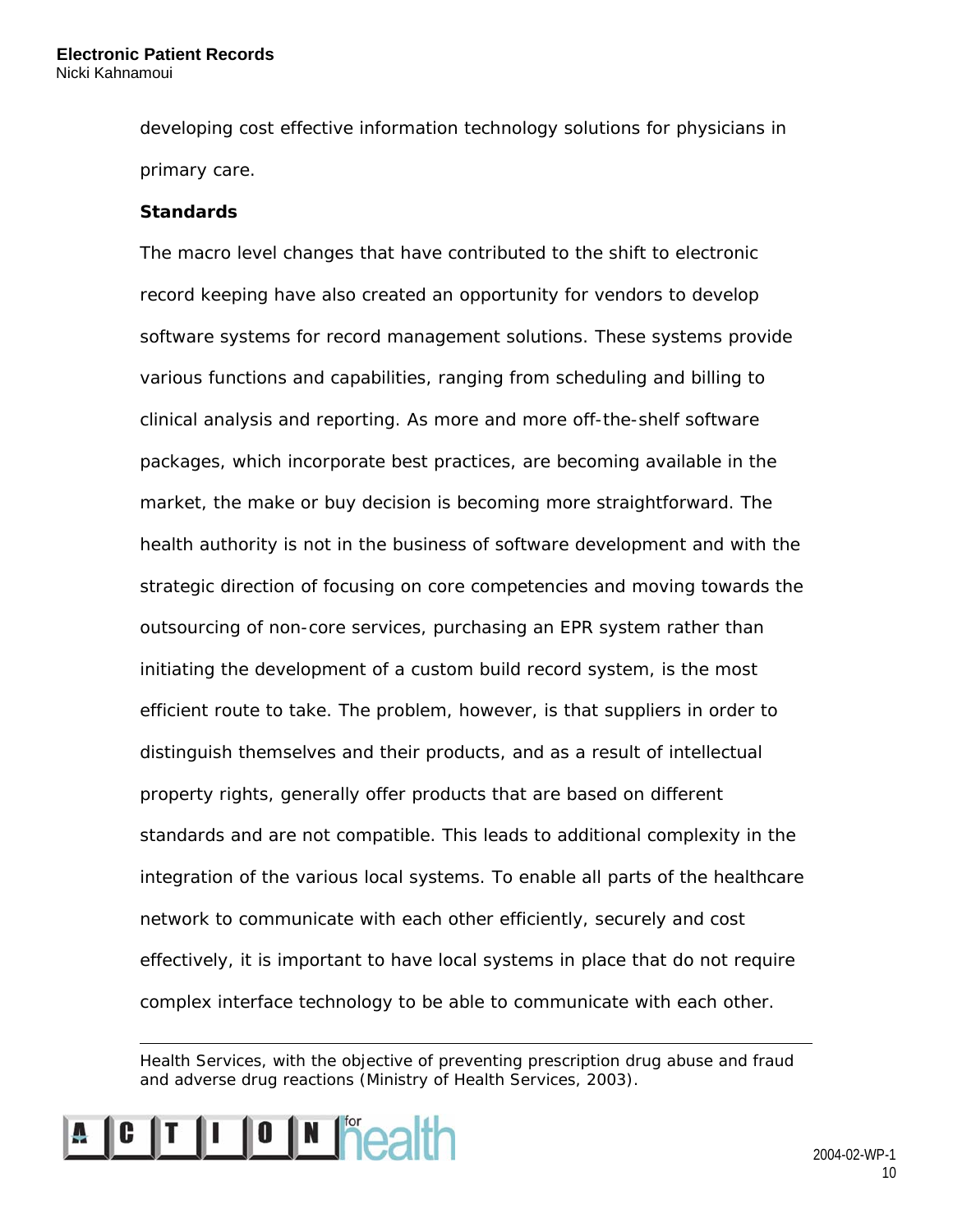One of the key barriers in the integration of the many systems is incompatibility in software and data standards (NHS Information Authority, 2003b). Standards are also required for the data model, which specifies the content of the system and the relationship between the data (Carpenter, 1994). The problem, however, is the creation of a system that strikes a balance between rigid data structures that allow for standardization and totally unstructured free-text structures that allow for unstructured elaborative narratives on patient's conditions (Hertzberg, 2000). In the United Kingdom, the National Health Services (NHS) has dealt with this problem by requiring suppliers to conform to specific standards and has developed an accreditation programme for this purpose (Oates et al., 1997). The e-physician project also requires vendors to meet the project's defined provincial standards and minimum clinical and practice management specifications, which are in part defined by Ontario physicians. Consequently, those suppliers who conform to the outlined standards and the minimum system requirements set out by a coordinating and governing body are given a competitive advantage over others (NHS Information Authority, 2003b).

#### **Supplier Relations**

To provide flexibility to practices for attainment of systems that meet local requirements, while at the same time ensure less complexity in the integration of the various systems, the development of closer working relationships with partners is of importance. One of the lessons learned in the implementation of EPRs in the NHS, has been the need for the NHS to work

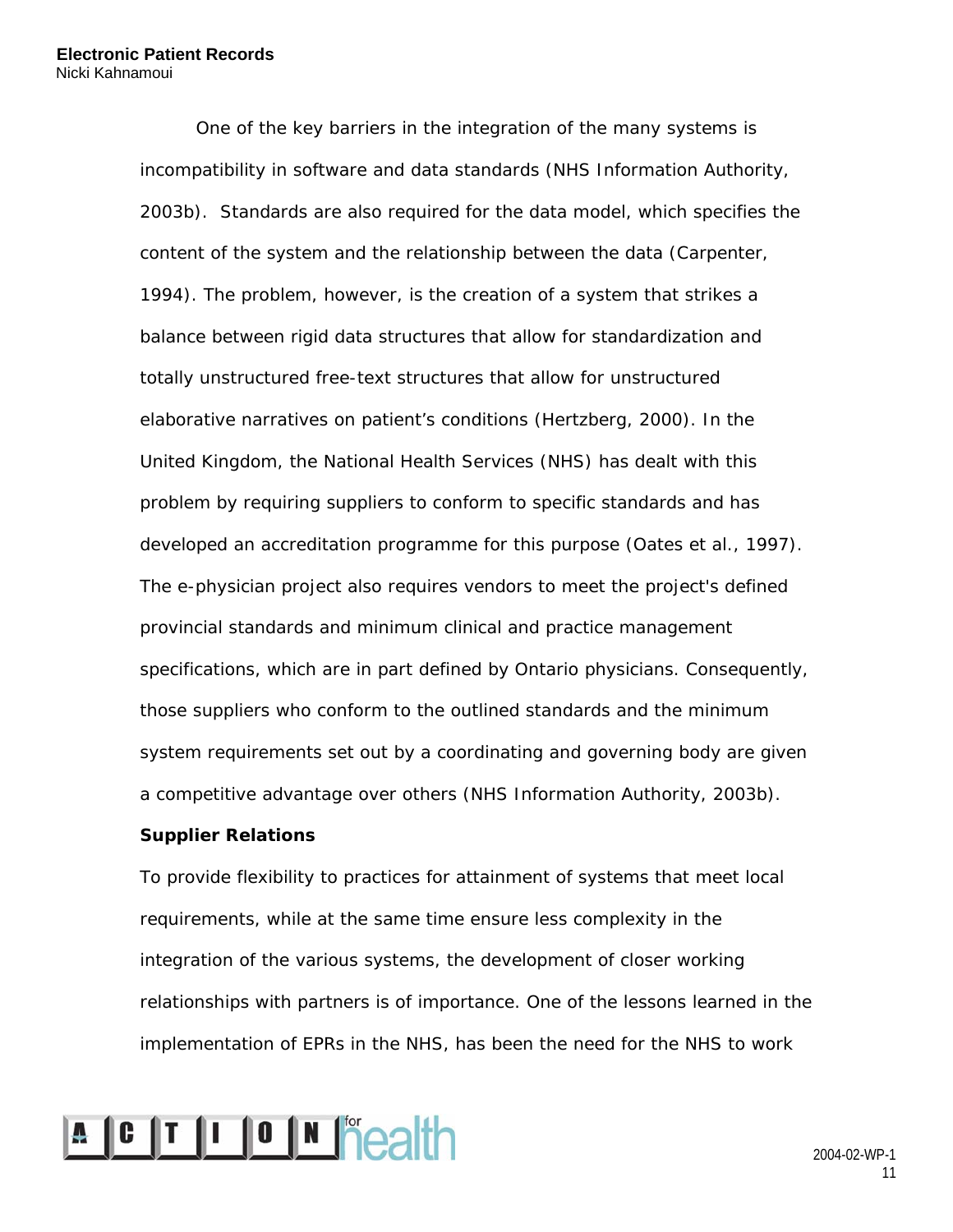closely with suppliers and to create an environment where different suppliers could work together based on a shared vision (NHS Information Authority, 2003b). This consortia of suppliers along with agreed upon standards and specifications, will aid the procurement process. Having shared values is key in the development and maintenance of systems that will help in the realization of the long-term strategic objectives of all parties involved. Good communication with suppliers enables parties to develop a better understanding of each other's requirements and constraints, thereby, contributing to a better working relationship and consequently the design and implementation of better systems.

#### **Funding**

The absence of sufficient funding has been one of the impediments in the implementation and successful utilization of EPRs (Holbrook et al., 2003; Keshavjee et al., 2001). Funding plans should take into account the costs for involving multiple stakeholders, evaluating the various systems, communication among stakeholders and the dissemination of information to the public, consultation, training, prototyping etc. (NHS Information Authority, 2002). There is a gap in the literature on studies providing a costbenefit analysis on EPRs, providing a justification for the funding of these systems. One study estimates a net benefit of \$US 86,400 for a 5 year period, per provider (Wang et al., 2003). These benefits are realized from savings in drug expenditures, better capture of charges, decreased billing errors and improved utilization of radiology tests (Wang et al., 2003). The

# **A C T I O N Peath**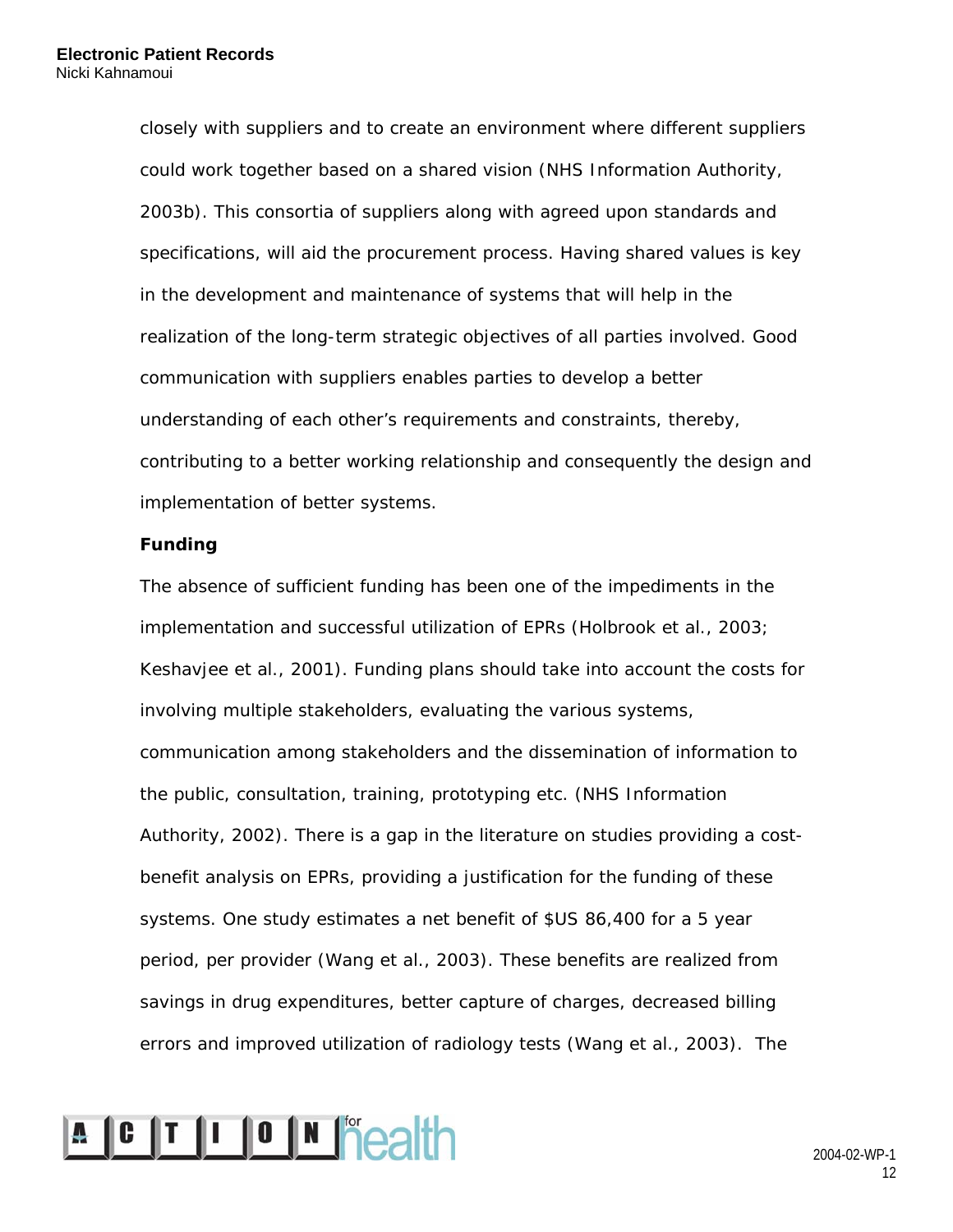study also concludes that more benefits are realized as more features of the system are utilized and more time elapses from implementation. The savings were realized under both capitated and fee-for-service models; however, among the fee-for-service patients the payers rather than the providers realized larger portions of the savings. Accordingly, the authors recommend risk-sharing arrangements between providers and payers in the implementation of EPRs in primary care (Wang et al., 2003). In the States, where insurance companies are gaining from the implementation of ERs, by having faster access to more patient information, they should shoulder some of the risks and costs of implementation.

In a case study of a solo family physician, the authors learn that despite the high initial cost of setting up an ER, the increase in quality of care made the investment a financially smart decision (Litvin, Ornstein, Anthony Jr., & Tanner, 2001). Some of the other benefits realized from EPR implementations are added revenues, increased patient satisfaction and increased managed care contracting (by having access to better patient data), and liability savings (Townes, Jr., Benson, Johnston, & Vaughn, 2000). In another study examining the societal repercussions (such as impacts on staff in terms of additional stress, and decreased productivity) resulting from EPR implementations, it was found that during the first year after implementation the societal costs exceeded the benefits (Arias-Vimarlund, Ljunggren, & Timpka, 1996). When conducting a cost benefit analysis of the implementation of EPR, the costs of integrating the system should be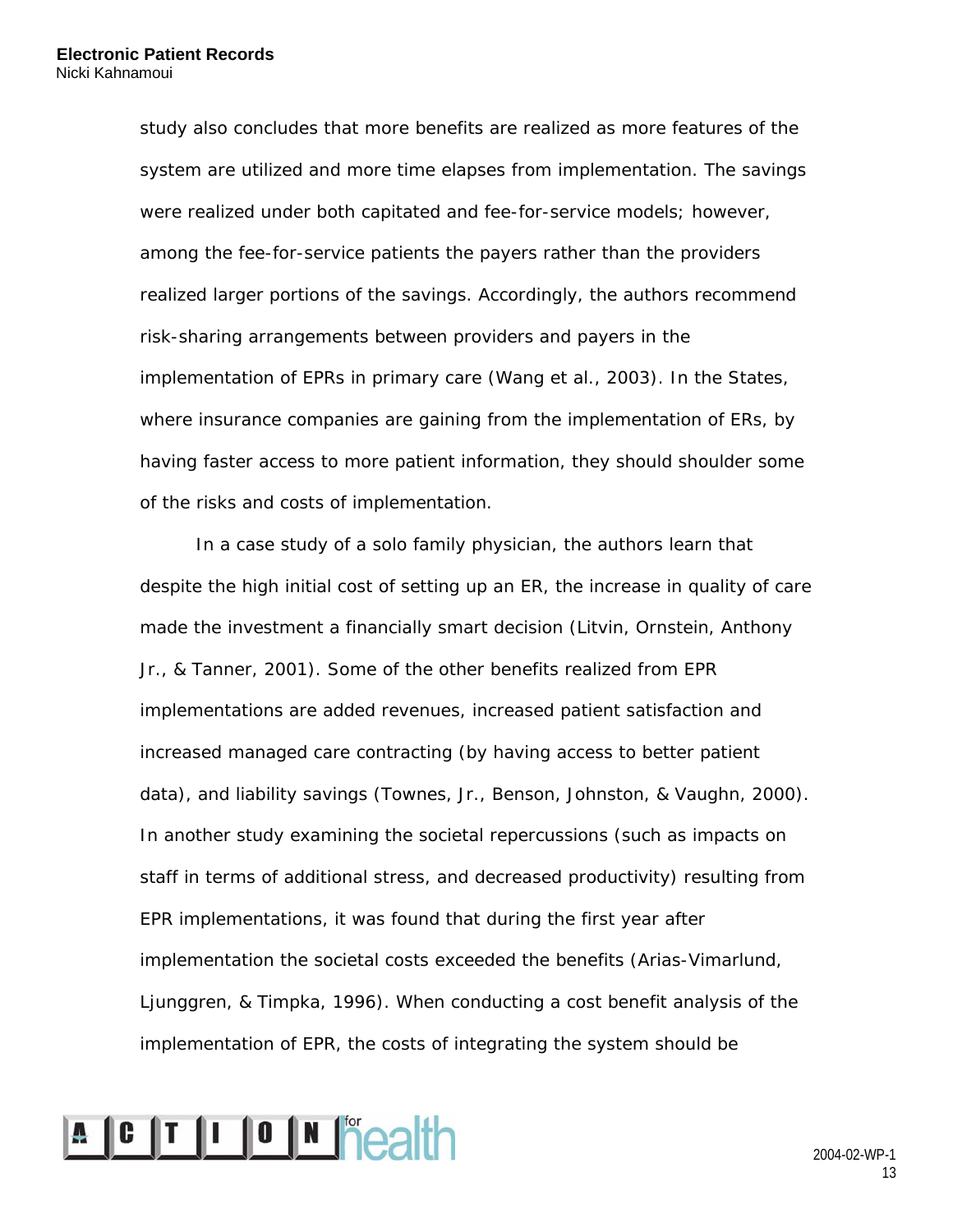included in the total costs. The area that might be overlooked in these cost benefit analyses is the shift in costs, where while savings might be realized from the elimination of certain clerical duties, additional and new costs are likely to be created for the compensation of higher paid health care professionals and computer support staff (Frisse, 1998). Furthermore, results obtained from cost/benefit analyses are dependant on the time elapsed from the implementation date. Certain costs and benefits are not immediately realized. During the transition period, there is the likelihood that there will be a dip in performance (Hodgkins, 1995), while further into the implementation there could be an increase in maintenance and upgrade costs.

In the Dutch healthcare system, which is more similar to the Canadian system, the government has been promoting the use of EPRs and has been co-funding physicians (Hertzberg, 2000). Physicians can be reimbursed for 60% of the costs they incur to implement EPRs, as long as the system they select is one that is approved, and they provide data to the government to help in health policy planning (Hertzberg, 2000). An approach taken in the UK, at the Croydon South Primary Care Group was the creation of eight levels of IT implementation, where the eight level was full implementation (paperless practice). Funding was provided to each primary care group as they moved through each IT competency level (Department of Health, 2002). Alternatively staged implementations can be used to secure funding. With the

# **A C T I O N Peath**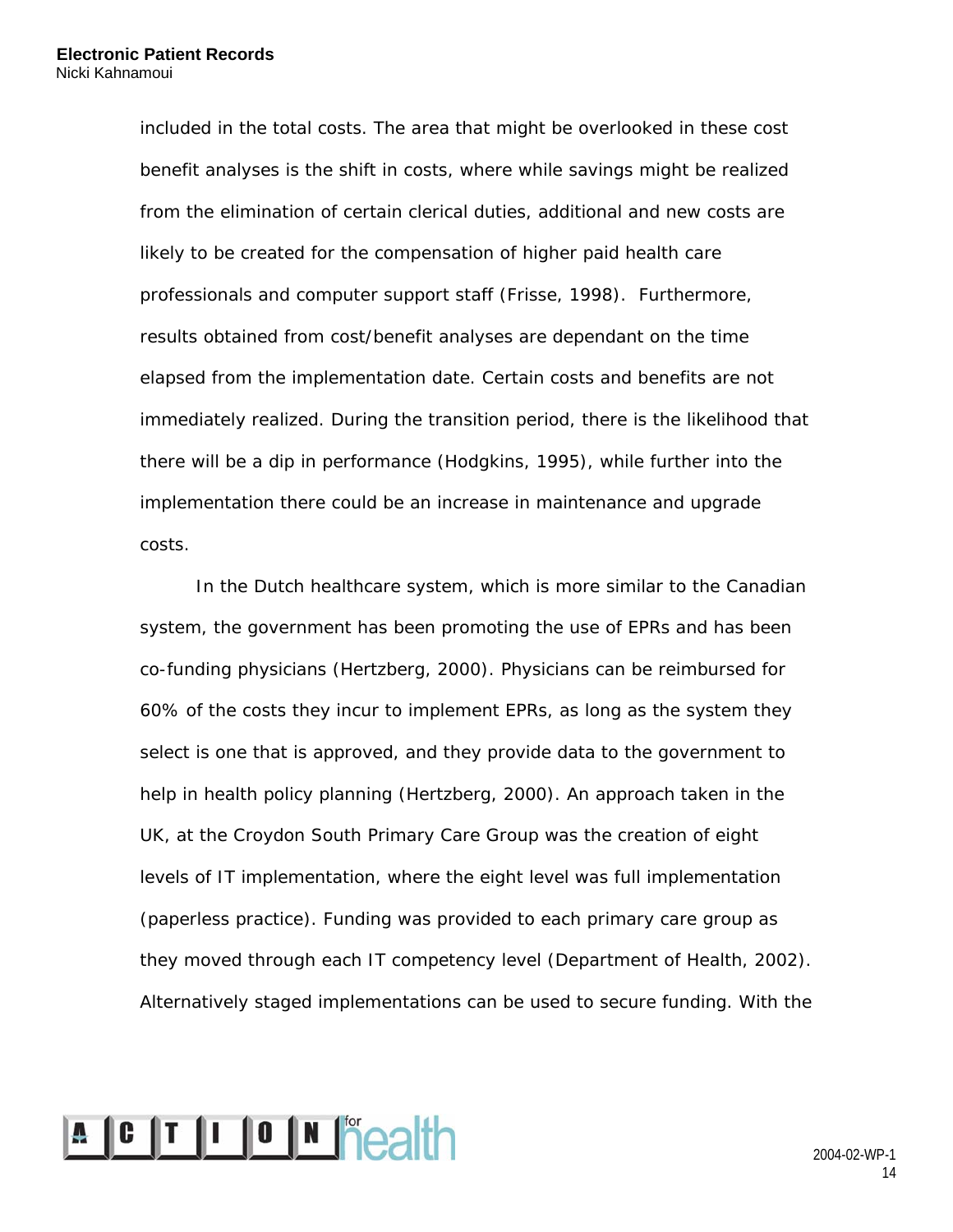implementation of each module (i.e. billing, clinical, etc.), the practice would qualify for additional funding.

### **MICRO - Individual practices**

The best designed technology will be futile if not successfully implemented within the local setting. The reason behind such assertion is partially because the "successful implementation of information systems depends heavily upon integrating these systems into complex, organizational settings" (Anderson, 1997, 89). The success of any EPR implementation is dependant on the users (Litvin et al., 2001). Users need to be brought together to discuss the care process and to map it out. This will enable them to gain a better understanding of the whole process of care, and how the EPR will help in the process as an information-sharing tool. Clear objectives have to be set out by the practice for what the EPR is supposed to accomplish and how it will help in the delivery of care (Smith, 2003). User involvement will also provide further insight on existing workflows and work practices, helping in defining the system requirements and in revising work practices to better integrate the new system (NHS Information Authority, 2002). With the change in work practices and the development of new work processes, there could be a need to revise protocols and guidelines that are based on assumptions related to old practices. However, it is important to ensure that the tool's capabilities are not taken as the ideals to which the practice is moulded. The technology is there to serve the practice, rather than the practice serving the requirements of the technology (Berg, 1999).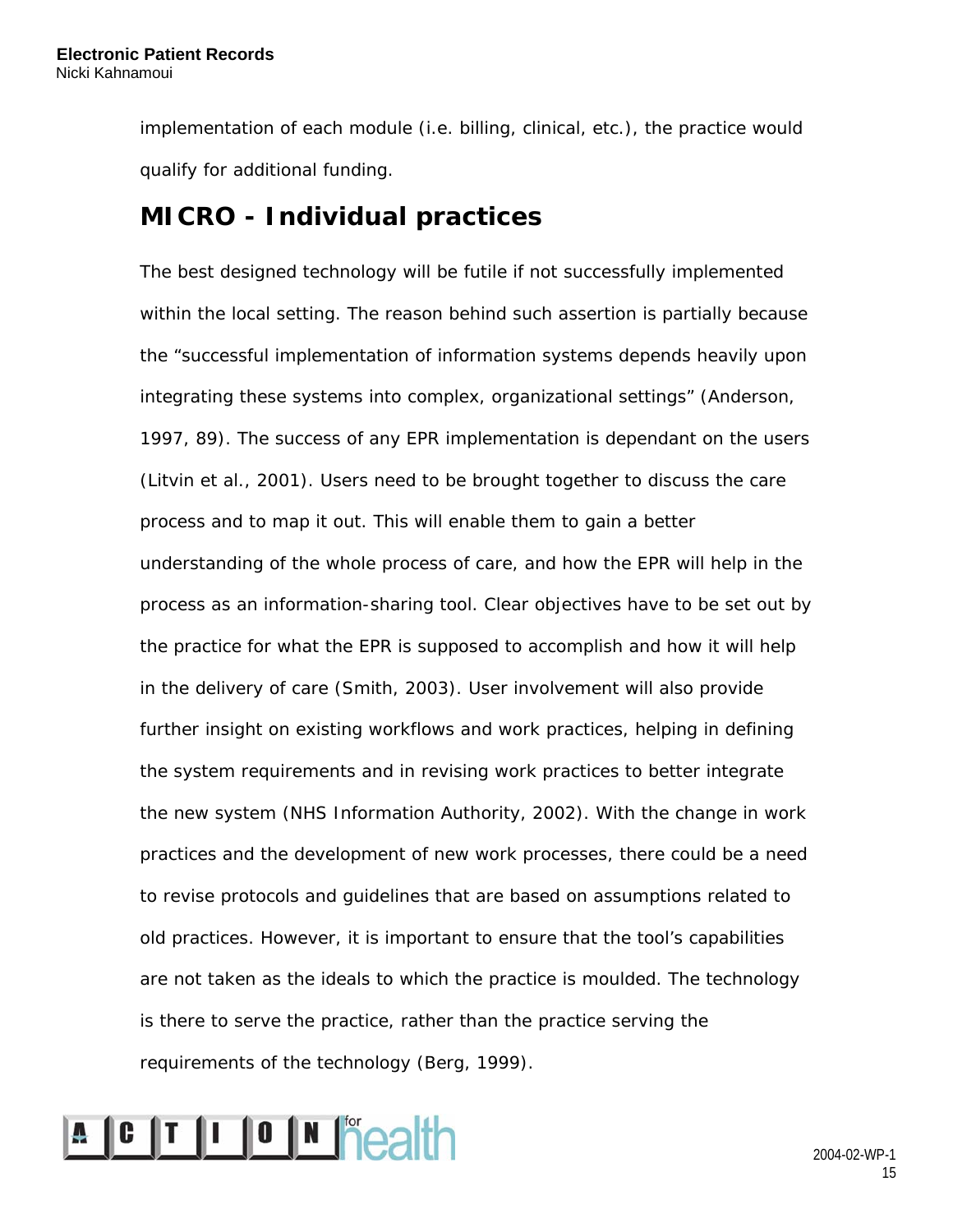#### **Hardware and Software requirements**

Hardware requirements will vary depending on the requirements of the practice. Generally workstations are provided where staff interact with patients, and need to have access to patient information (The Joint Computing Group of the General Practioners' Committee and the Royal College of General Practioners, 2000). To accommodate physician work patterns and allow for their movement, workstations must be readily available to account for different locations where physicians may work on their notes or consult charts. This will help physicians in entering their notes in the system immediately following patient encounters. Depending on the size of the practice, the number of patients and the complexity of the software being used, the capacity and storage requirements will vary. In addition to the storage capacity required for daily usage, practices should also ensure back-up media and devices for short and long-term requirements. Along with hardware, other peripheral devices will be needed, such as printers and equipment for remote network access or local area network support, which will require sufficient space (The Joint Computing Group of the General Practitioners' Committee and the Royal College of General Practitioners, 2000).

One of the neglected areas in the implementation of new systems is often times the design of workstations to provide for an ergonomic workspace, with sufficient desk space and accessibility (NHS Information Authority, 2003a). Accessibility refers both to physical access, where a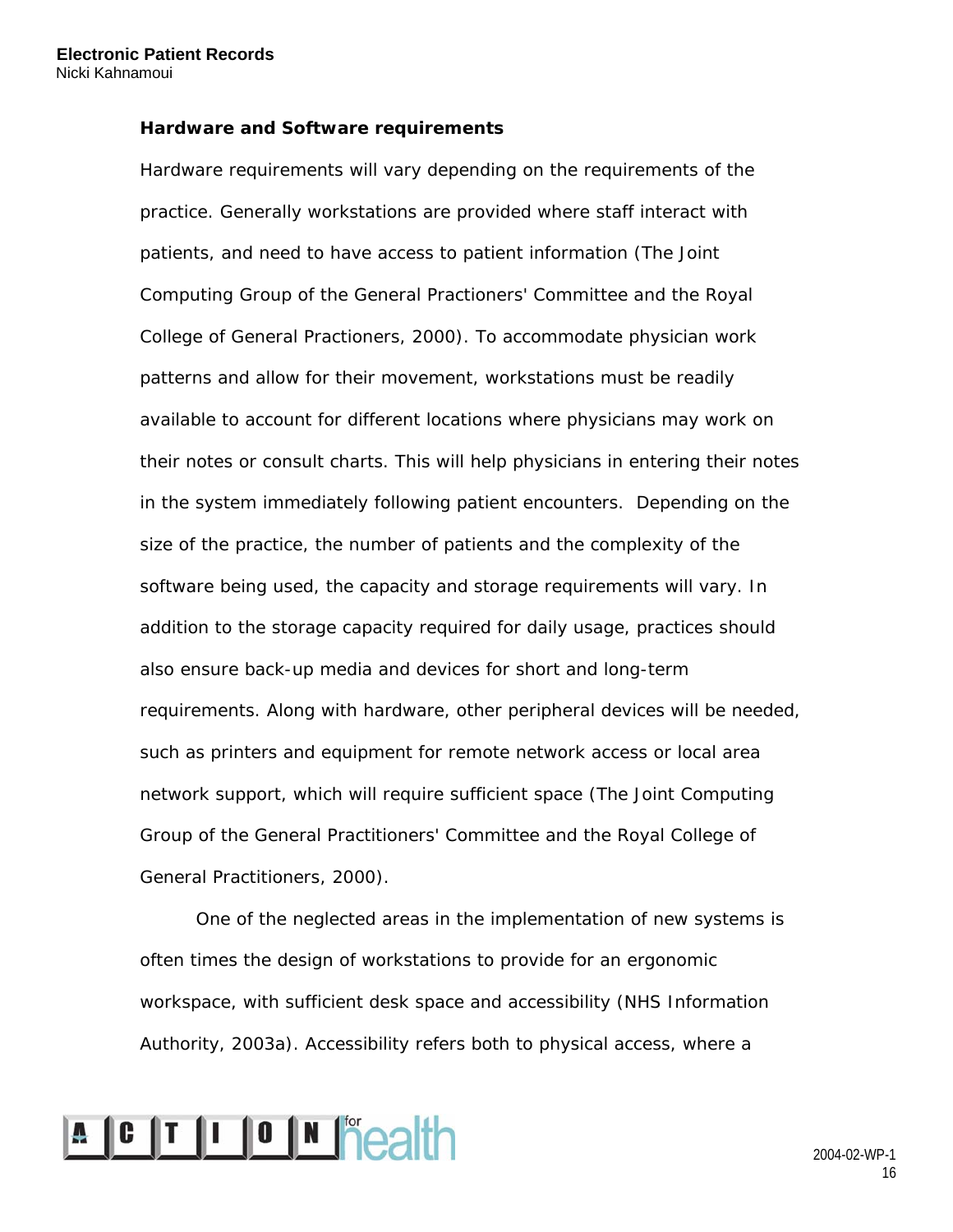sufficient number of workstations should be available for authorized staff to access the system when required; it also refers to quicker access to data. One of the main incentives for using the electronic system is quicker access to greater amounts of information. If the network does not provide for quick access, users might be deterred from utilizing the system to its fullest capacity (NHS Information Authority, 2003a). Therefore, ensuring an adequate response time, and guaranteed information availability is of critical importance (Moen, 2003).

#### **Training**

The substitution of the paper-based record with new electronic systems not only requires the learning of the new technology but also necessities the relearning of many common work practices. As staff has different competency levels in relation to the technology, the education process should start with an assessment of users' readiness in terms of technological and organizational insight. This will allow for the preparation of training material that is better suited to users' needs. Training should be provided close to time of go-live at the usual place of work, so material remains more current to users and should be an ongoing endeavour (Keshavjee et al., 2001). Preferably training should be available on-site during and immediately following go-live. Furthermore, as system glitches usually appear with real data, it is best to use real data for training purposes rather than dummy data (NHS Information Authority, 2002).

# **A C T I O N Peath**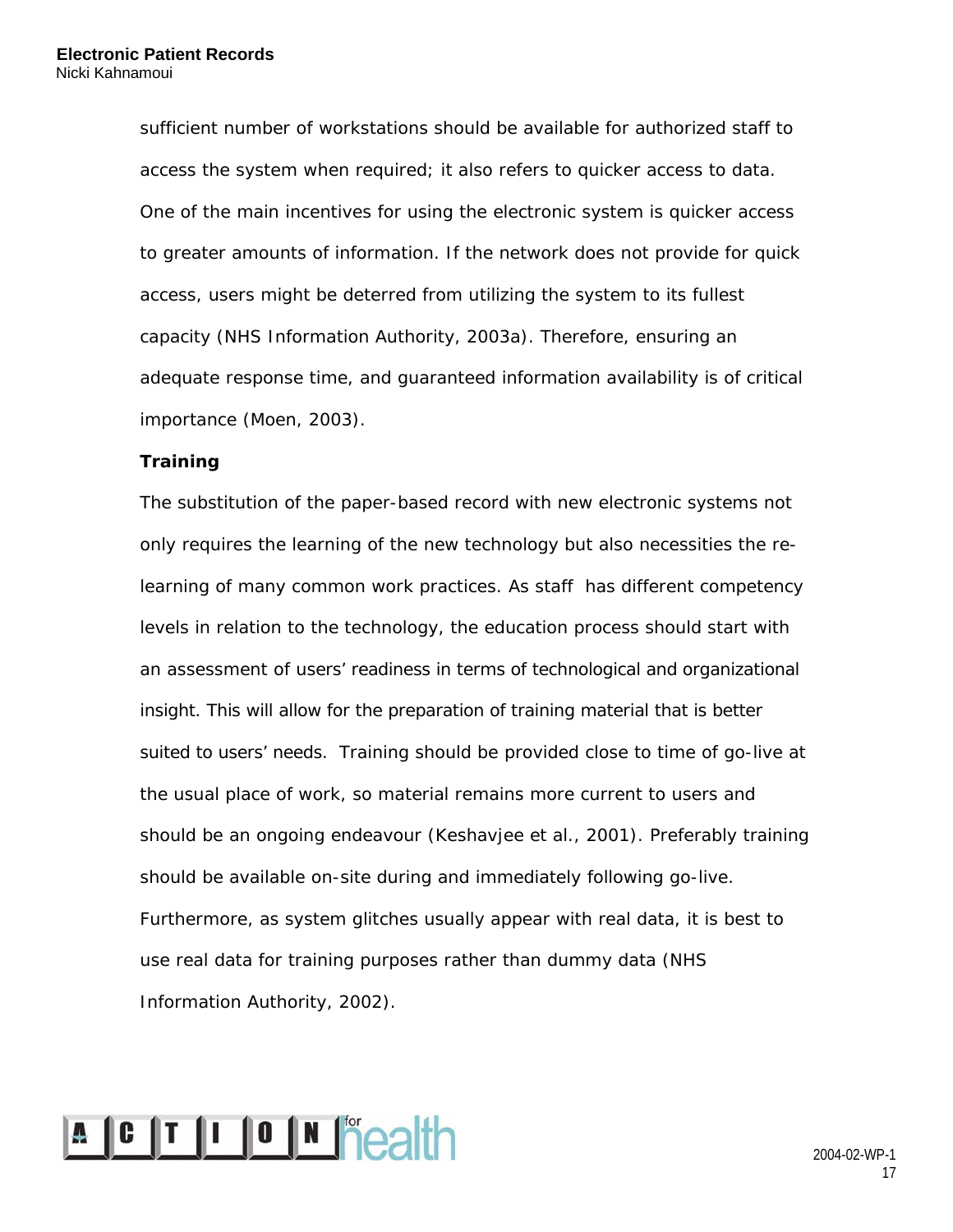Training material should include three different knowledge types: object knowledge (factual knowledge of the device including the functionality of the system), tool knowledge (skills in using the system), praxis knowledge (the values and norms underlying the system) (Bygholm, 2001). Object knowledge can be communicated through manuals and teaching courses and is not context dependant. Tool knowledge, on the other hand, is best communicated by educators who are familiar with clinical applications and are able to integrate the new ways of performing tasks within the day-to-day working praxis (Bygholm, 2001). This training will range from learning how to use keyboards to the usage of clinical system and conforming with local practices (The Joint Computing Group of the General Practitioners' Committee and the Royal College of General Practitioners, 2003). The introduction of EPR will impact existing work practices and users will need to learn how to integrate electronic and interpersonal communication of information. Users will need to become aware of how computer use will impact the consultation process, and they will need to acquire the communication skills which will help them relate to patients while using computers (The Joint Computing Group of the General Practitioners' Committee and the Royal College of General Practitioners, 2000). Praxis knowledge should include reasons behind using the system. Educational efforts should show the benefits of EPR to staff to help improve their perception of the capabilities of the system and how these capabilities will facilitate staffs' efforts in delivering patient care. Users need to feel that the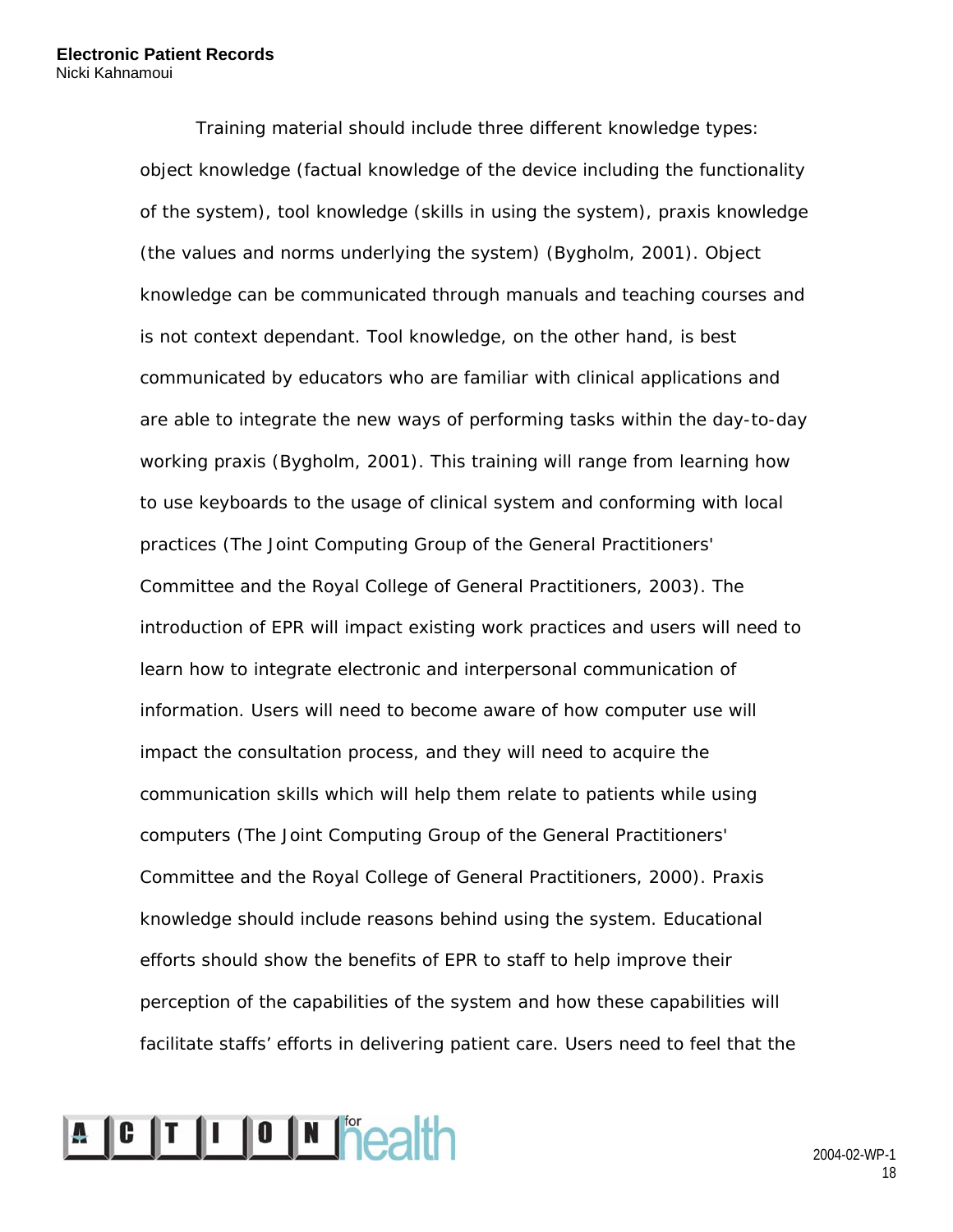values gained from the change outweigh the costs and challenges of the change (Keshavjee et al., 2001). The support required at this stage will involve the reorganization of work, renegotiation of rules and norms, and learning and reflection with respect to the whole system. Users will need to learn more about the nature of data, information and meaning (The Joint Computing Group of the General Practitioners' Committee and the Royal College of General Practitioners, 2003).

#### **Data Quality**

Physician data entry is one of the biggest changes in work patterns in a clinical setting and one of the barriers in the implementation of electronic records (Kaplan, 1994). Physicians, who formerly wrote their patient encounter notes by hand, are now required to enter them into a computer system, which is usually the primary bottleneck and results in documentation backlog. Some argue that it does not make sense to have a highly compensated physician to spend time typing data (Hertzberg, 2000). However, to extract reliable information from the system it is important to have complete patient records, where records play an "active" role in the delivery of health care; therefore, it is critical to facilitate data entry at the point of care (Darroch & Ellis, 2003). Data should be complete, accurate, relevant, accessible and timely (The Joint Computing Group of the General Practitioners' Committee and the Royal College of General Practitioners, 2000). For this purpose, guidelines and templates could be created (format, codes). Furthermore, the system should be periodically reviewed to obtain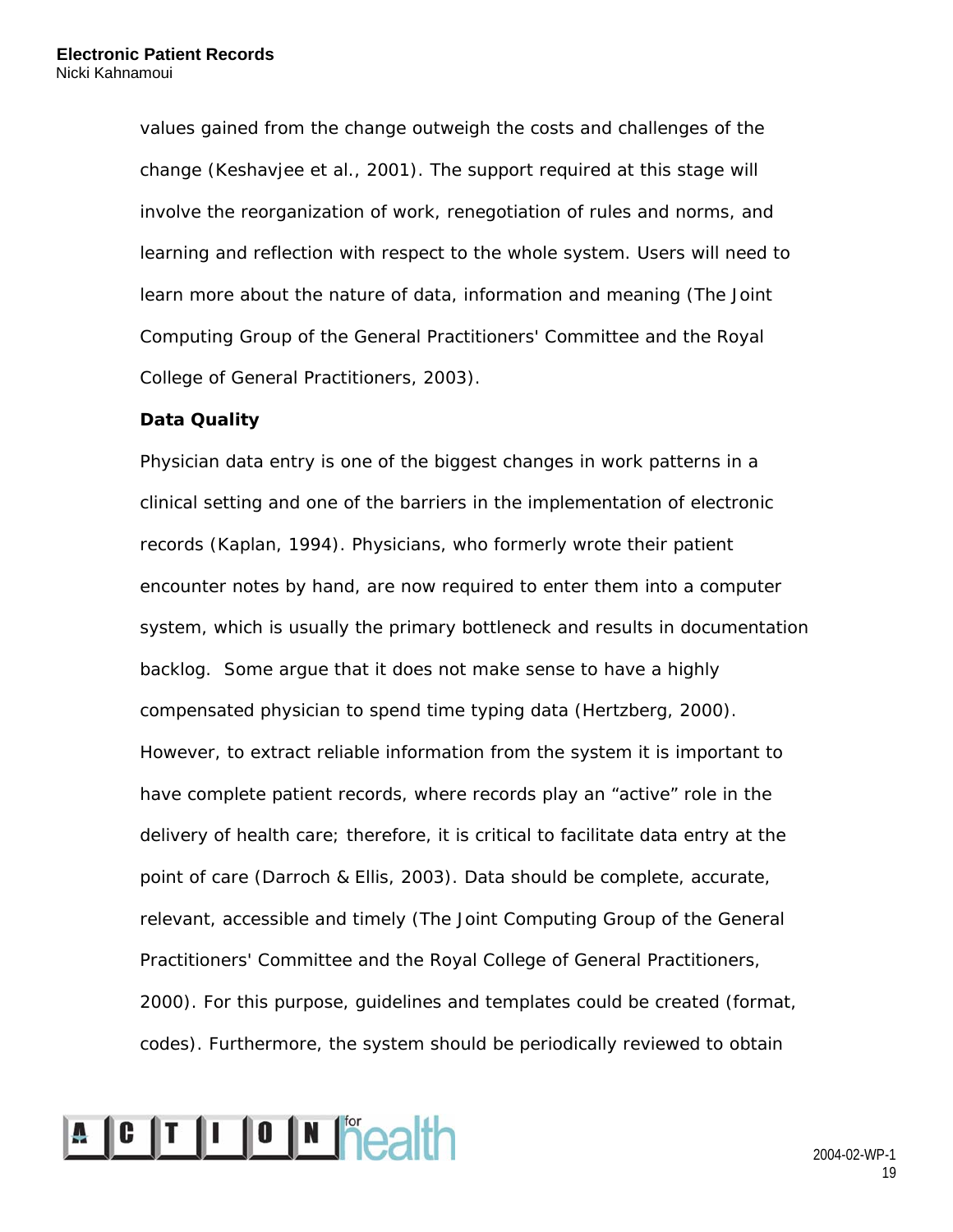information on missing data and data that is not recorded consistently by users. This could be as a result of software problems, technical glitches within the system, lack of data, or etc. Once the problem is identified, the necessary steps can be taken to resolve it. Furthermore, the many sources of data should be identified and workflows should be created to ensure that transmitted data is captured within the system, logging the source and not overwriting existing data (The Joint Computing Group of the General Practitioners' Committee and the Royal College of General Practitioners, 2000). Work practices also have to be developed for retrospective data recording, recording reading codes, direct data entry, indirect data entry, non-routine data capture, linking data items, use of templates and protocols, referrals, clinical letters and investigations, and contacts with outside practice (The Joint Computing Group of the General Practitioners' Committee and the Royal College of General Practitioners, 2000).

#### **User Acceptance**

One of the organizational barriers in the implementation of EPRs is the lack of clear objectives for the development of the EPR, along with the lack of clear definitions of the functionality of the system. Users are more accepting of a new system when they are able to understand its purpose (Townes, Jr. et al., 2000). It is thus imperative that an organizational wide understanding is developed of why change is necessary, which in turn will lead to higher acceptance of the change. By identifying and assessing the gaps between the organizations' present state and desired state and widely communicating the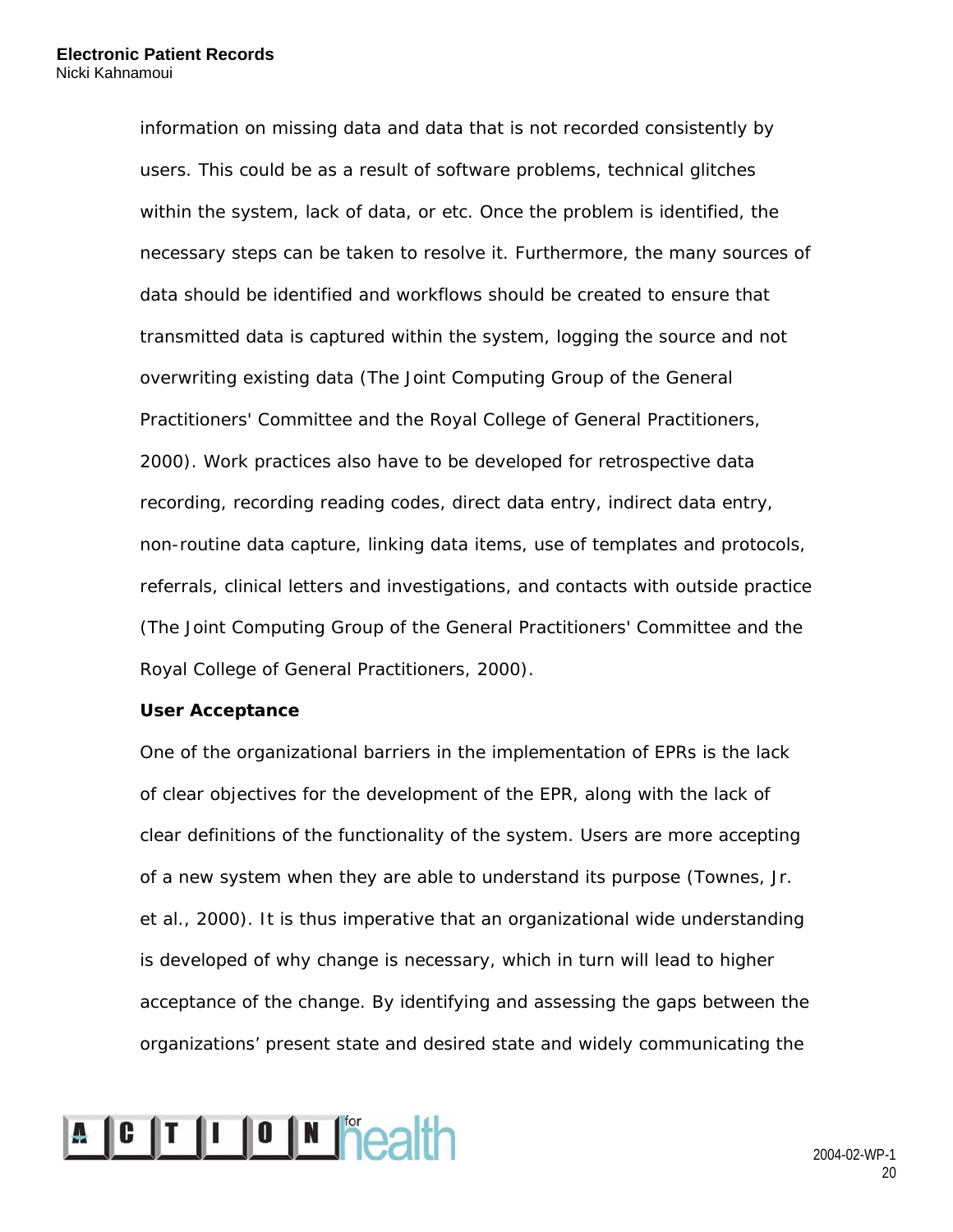findings to stakeholders, everyone will develop a better understanding of why change is necessary. When staff is able to see the advantages that can be reaped from the utilization of EPRs in delivering patient care, they will be more willing to deal with the frustrations of using the new technology (Darroch et al., 2003). For example, if the EPR system is linked to clinical prevention goals, staff will be more enthusiastic about making change. For example by enhancing the benefits of the EPR and communicating those benefits to physicians, they will be more likely to overcome their reluctance in using the system (Kaplan, 1994). Users need to know whether the challenges of the change process are worthwhile, and that the change will result in sufficient added value to justify the cost and challenges involved. This also applies to patients, who will be impacted by the new system implementation; as long as patients are aware that with the new system the services they receive will be improved, they will be more accepting of the system. It is thus important for users and all those impacted by the implementation of electronic records to understand the benefits and advantages that will result from the change. Therefore, prior to making a decision to implement an EPR system, objectives and system requirements have to be clarified. This helps in gaining user acceptance of the system and provides criteria for assessing the success of the implementation and the system. However, inherent to any system change is resistance. By using attentive listening, observations and midcourse correction to gain users' acceptance of the system, resistances could be potentially overcome.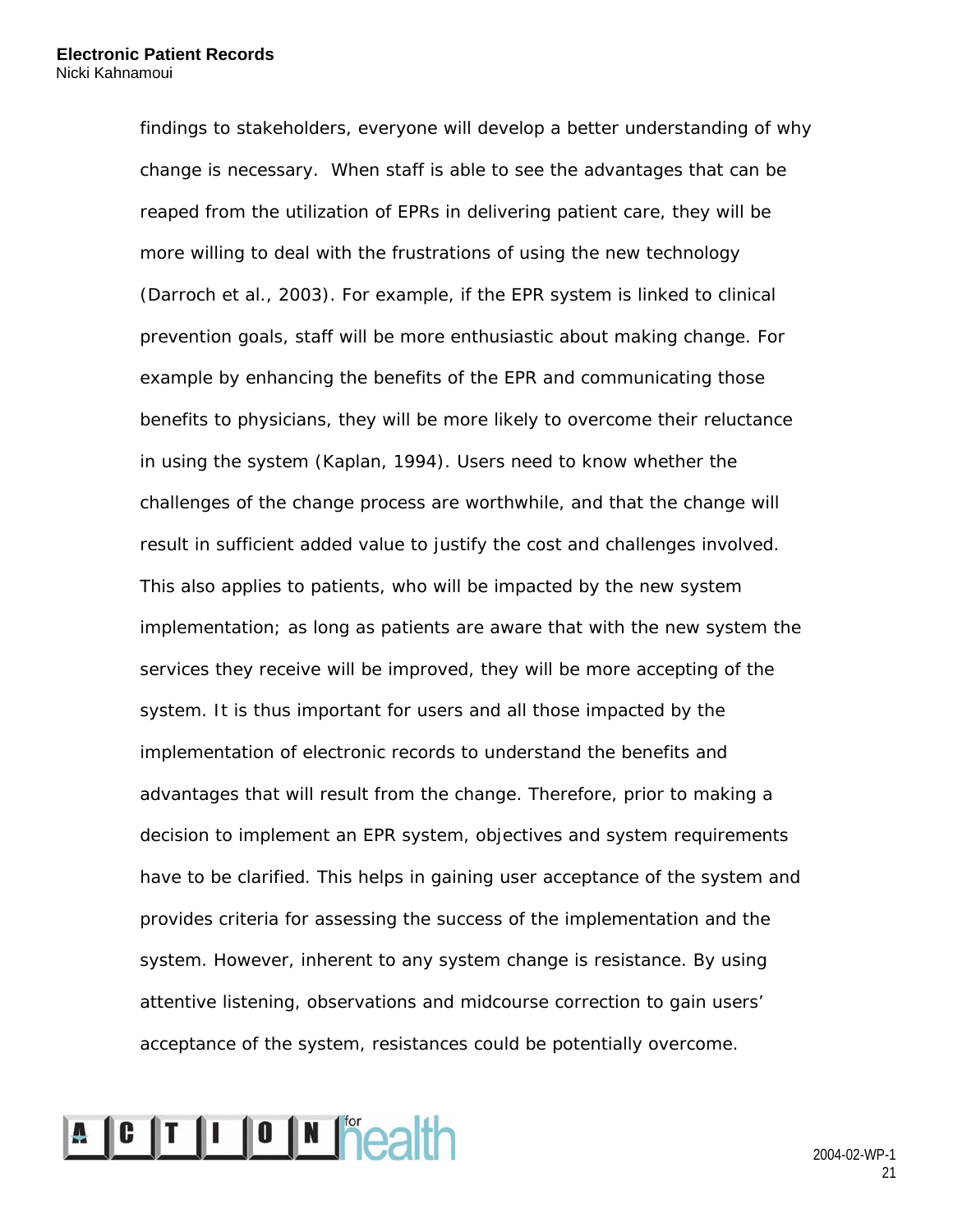Continuous presence on site will help in obtaining feedback from users and making changes accordingly. Information should be collected from users at different levels and from different levels within the organization (individual level, unit level, divisional level).

All stakeholders need to feel involved in the process, in order to assume a sense of ownership and commitment towards the change (Faber, 2003). The existing information relationships and networks between people within the organization can be used for this purpose. To keep staff informed and involved in the change process and to provide them with the tools in helping them overcome problems encountered with the new technology super-users or project champions should be selected from different levels within the organization. The presence of strong leadership in the form of champion physicians or nurses is critical (Townes, Jr. et al., 2000). These individuals help with the introduction of the new system and with the day-today system troubleshooting. Super users could also help in reminding all those impacted by the implementation of an EPR system that change is a process and not an event. A steep learning curve is involved and users will be more prepared for change if they know they are part of a group that is committed to having a learning organization (Townes, Jr. et al., 2000).

One of the lessons learned in the NHS, with the implementation of electronic records in primary care settings, is the need for Information Support Workers (ISW), who possess a mixture of clinical and information support skills (NHS Information Authority, 2002). Part of the responsibilities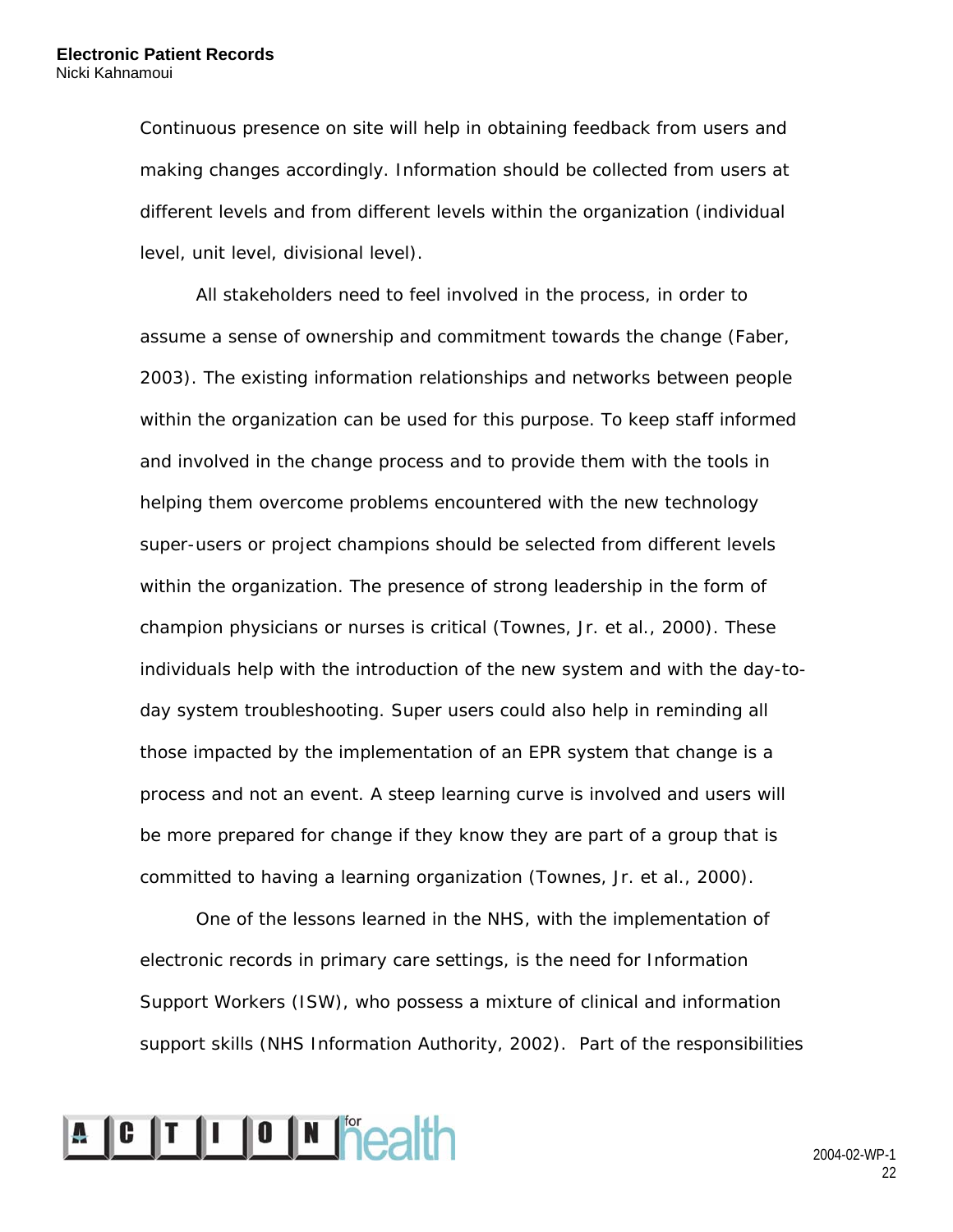of ISW is to provide support to patients in understanding their health record and to also help with clinical administration. While the vendor contract generally includes software and technical support in the form of a help-line, having access to on-site support is significantly important to users (Townes, Jr. et al., 2000). Support provided by the vendor help-line, project champions and ISW are all required and should not be viewed as substitutes. During and after implementation, support facilities, such as a centralized help desk should also be provided. These support systems should be over and above the general services available to users on a regular basis. Encountering problems during and after implementation are inevitable making it critical for additional staff to help users resolve their problems with the new system while performing their daily tasks (Keshavjee et al., 2001). Incentive programs could also be developed to help keep staff motivated, especially with the additional workload and working hours following the implementation (Litvin et al., 2001). Commitment should be obtained from all physicians to use the new system, which will involve time commitment and the understanding that changes will have to be made to existing workflows and processes as a result of the implementation of the EPR.

While often times overlooked, one of the ways for attaining user acceptance of the system is by having a phased approach to implementation, where users are gradually introduced to the different functionalities of the system and have to utilize these functions in their regular work practice (Aydin & Forsythe, 1997). On the other hand, with a phased approach many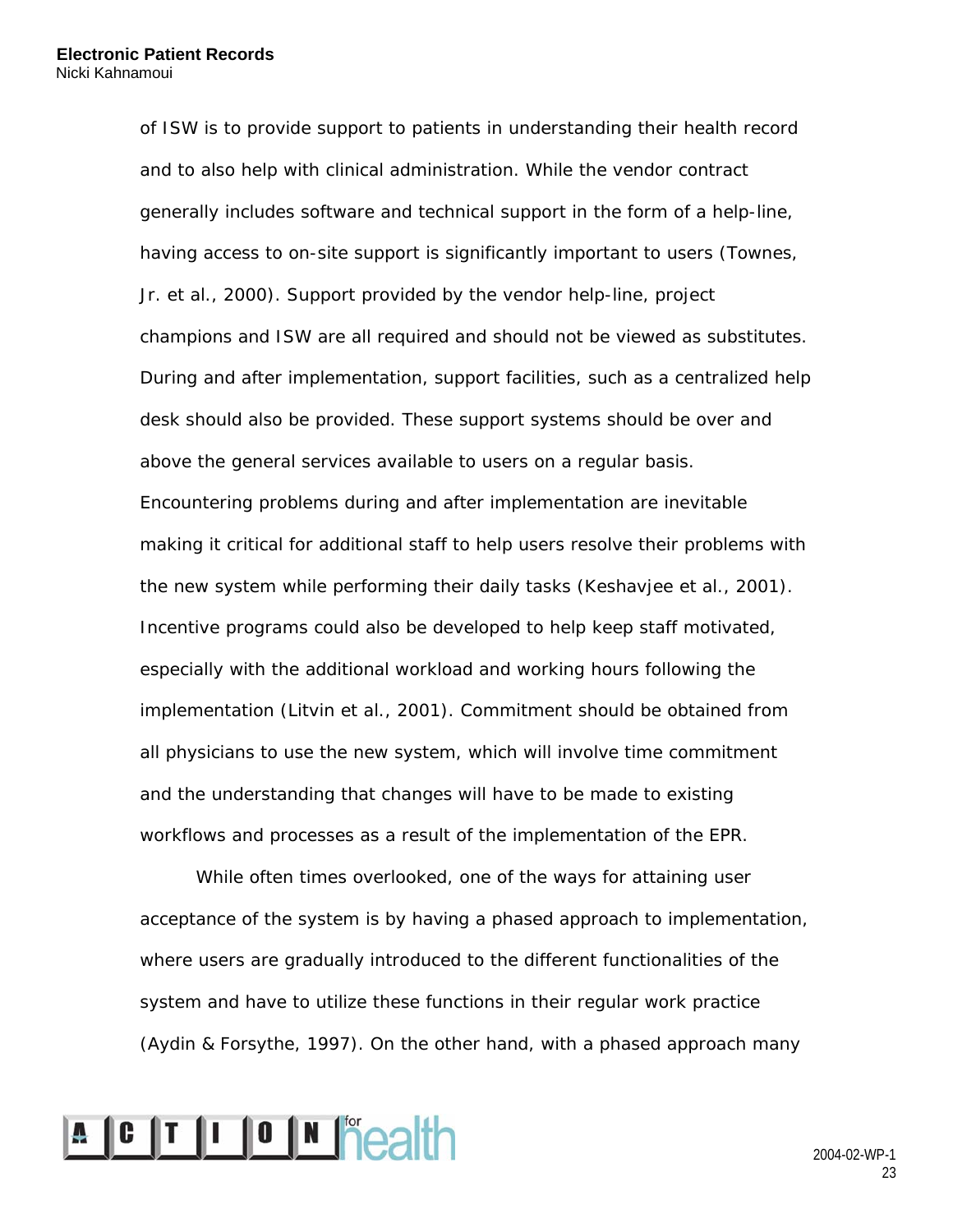of the benefits of a system are not readily realizable upon implementation (Townes, Jr. et al., 2000). Considering that access to information is one of the most sought after benefits of EPRs for physicians, it would be worthwhile to maximise the electronic data exchange capabilities of the system and make these benefits more visible, as they will create more of an incentive to use the system.

The tangible benefits that can be realized from the system should be made more visible to clinicians (Briscoe, 1996). Patients' needs are at the centre of physicians' and clinicians' work; as such the success of implementing an EPR system in primary care is largely dependant on the extent that the system is associated with patient care. Systems that complicate the process of delivering care to patients, are those that risk nonutilization (Haley & Kohn, 1999).

Physicians are also concerned that with the implementation of EPRs in their practice, they will lose eye contact with patients (Aydin et al., 1997). However, the findings of Blair et al. suggest that computers have not acted as barriers between physicians and patients (Blair & Schutte, 2003). It is important that the patient is located in the focal point of the room, rather than having the system positioned in the centre of the workspace. The system should not be placed in a location that would interfere with the ability of the provider to attend to the patient (Carpenter, 1994). Physicians need to be able to gain access to required information, without having to divert their attention to the system rather than the patient and while information should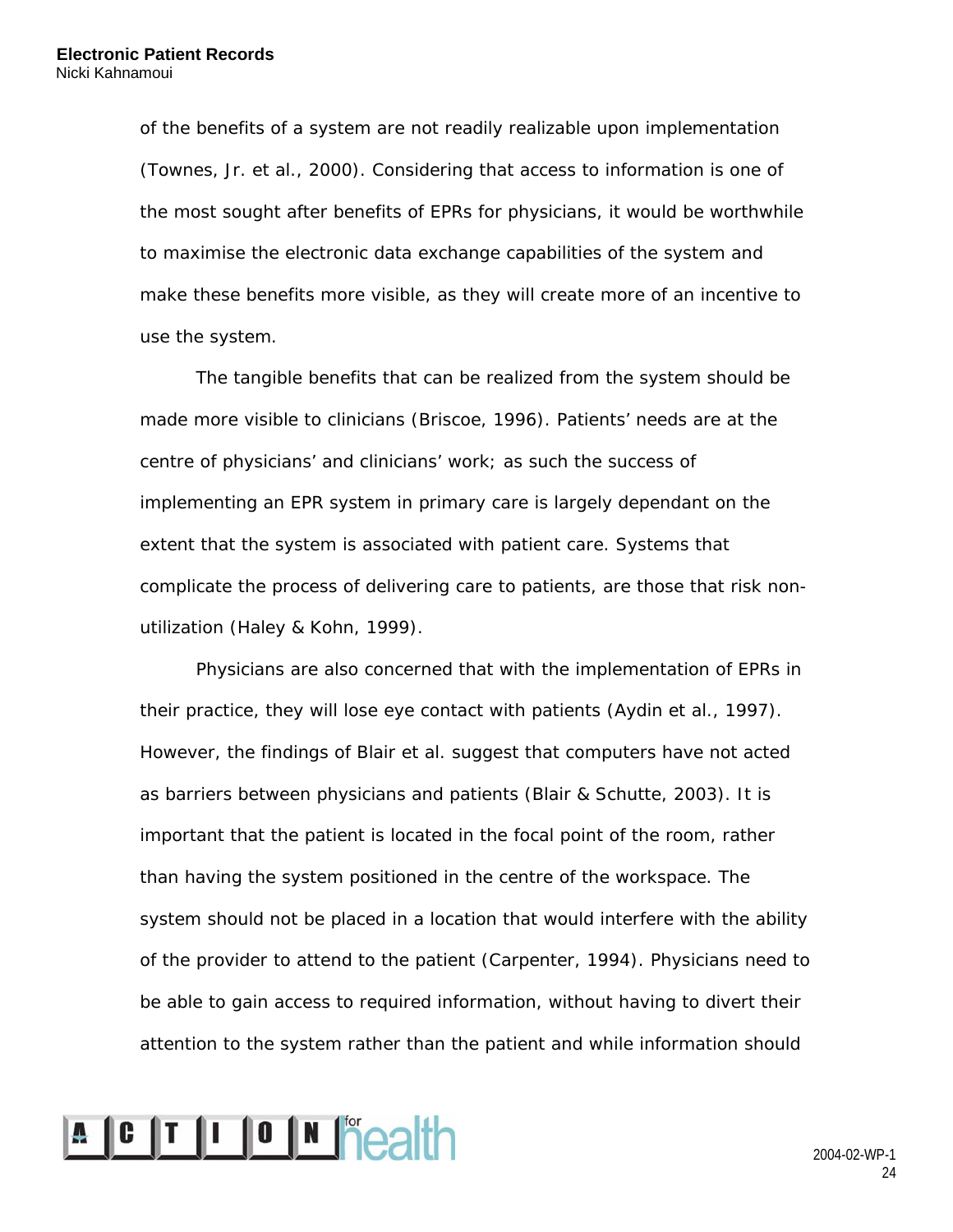be screened from patient's view, it should also be displayed on a monitor that is easily adjusted to enable patients to view the information (Carpenter, 1994). In another study to mitigate the problem of less contact with patients resulting from the implementation of EPR, more information regarding the new system was provided to patients. Patients who understand the function of the computer in the examination room, react more positively to it (Gonzalez-Heydrich et al., 2000). Furthermore, if users take longer to enter data into the system in comparison to writing, they should consider taking some time after each patient for data entry purposes rather than entering the information during the consultation process.

### **Recommendations**

In the hype towards the implementation of EPR and EMR in primary care, and the integration of systems to develop the Canada Health Infoway<sup>3</sup> it is of great importance that a technically deterministic perspective does not surface, where technology is viewed as the end all to problems within the healthcare system. Technology alone is not sufficient in the development of primary care. Other structural changes have to be made to ensure that IT implementation is not a piecemeal change and that programmes for delivery of patient care are all integrated. To ensure this integration, stakeholders

 $\overline{a}$  $3$  Canada Health Infoway is a term used to refer to the information and communication technologies and their usage, the policies governing their use, and the people and organizations who create and use this infrastructure (Advisory Council on Health Infostructure, 2000). The mandate of Canada Health Infoway as an organization, is to "accelerate the development and adoption of electronic health information systems in Canada" (Canada Health Infoway, 2004).

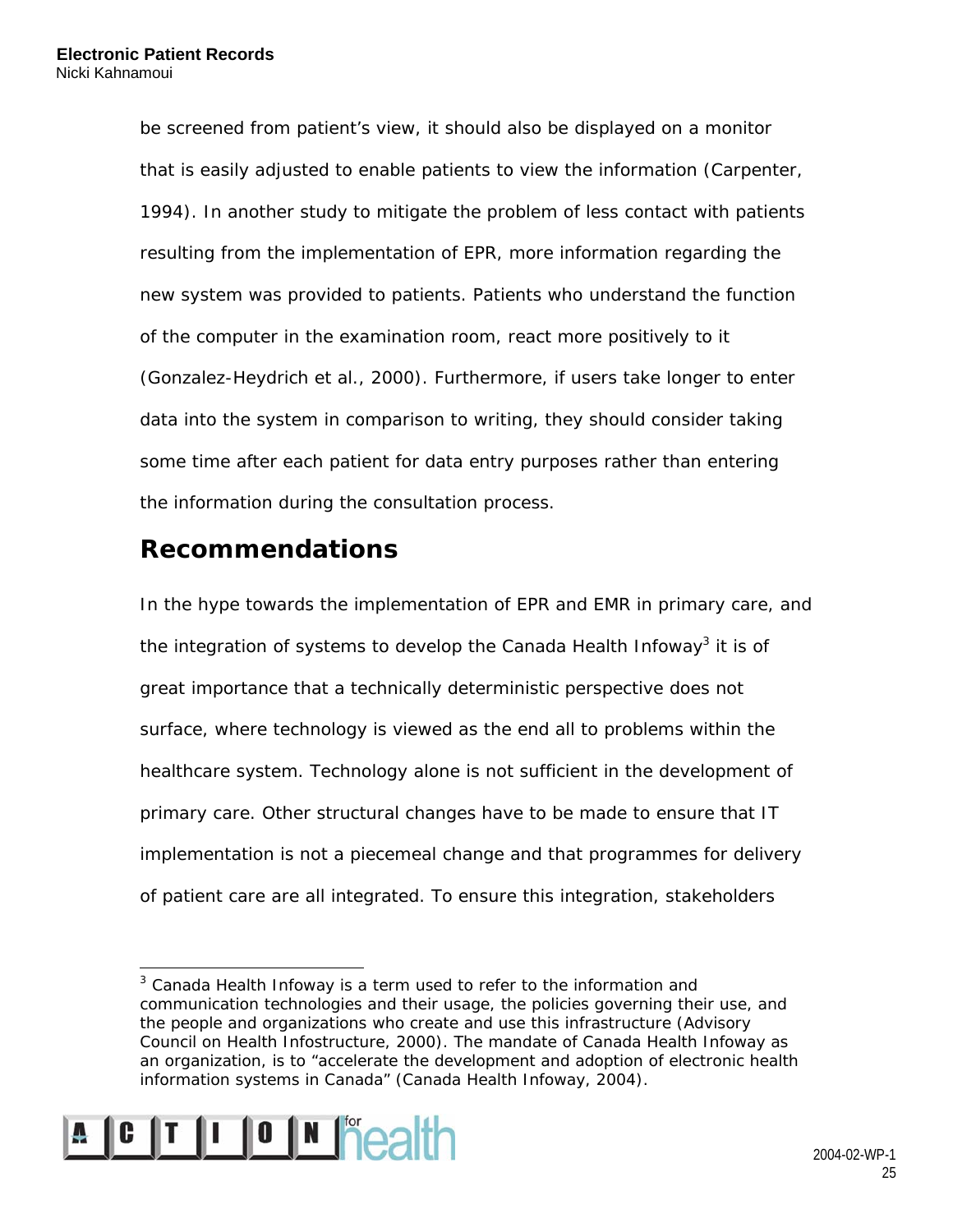have to be identified at the onset and a set of common values and visions need to be developed.

If the information sharing capabilities of EPR is to be realized, the development and implementation of standards and system requirements is of paramount importance. These standards should be set and mandated at the Ministry level. Standards and minimum requirements will help ensure data quality and assist in data exchange between systems. The development of accreditation programs for suppliers will also ensure a certain level of coordination between practices, helping in data integration. The Health Authority should also work with local practices to identify changes to work practices as a result of the implementation of EPR, and capture knowledge of best practices to share with other primary care centres. Rewards could be handed out to early adopters of systems, who can then act as user champions in helping in the introduction and adoption of EPRs at other sites. Phased funding can help ensure that the inadequacy of funds does not impede implementation. Further studies are required on the costs of system implementations and the benefits that are gained from utilizing EPRs. By identifying the organizations that are gaining most from the implementation of EPRs, risk sharing strategies can be designed for the funding of EPRs. At the practice level, users should be involved in the decision making process and in determining changes to work practice. When users are clear on the objectives that the practice aims to realize with the implementation of EPRs,

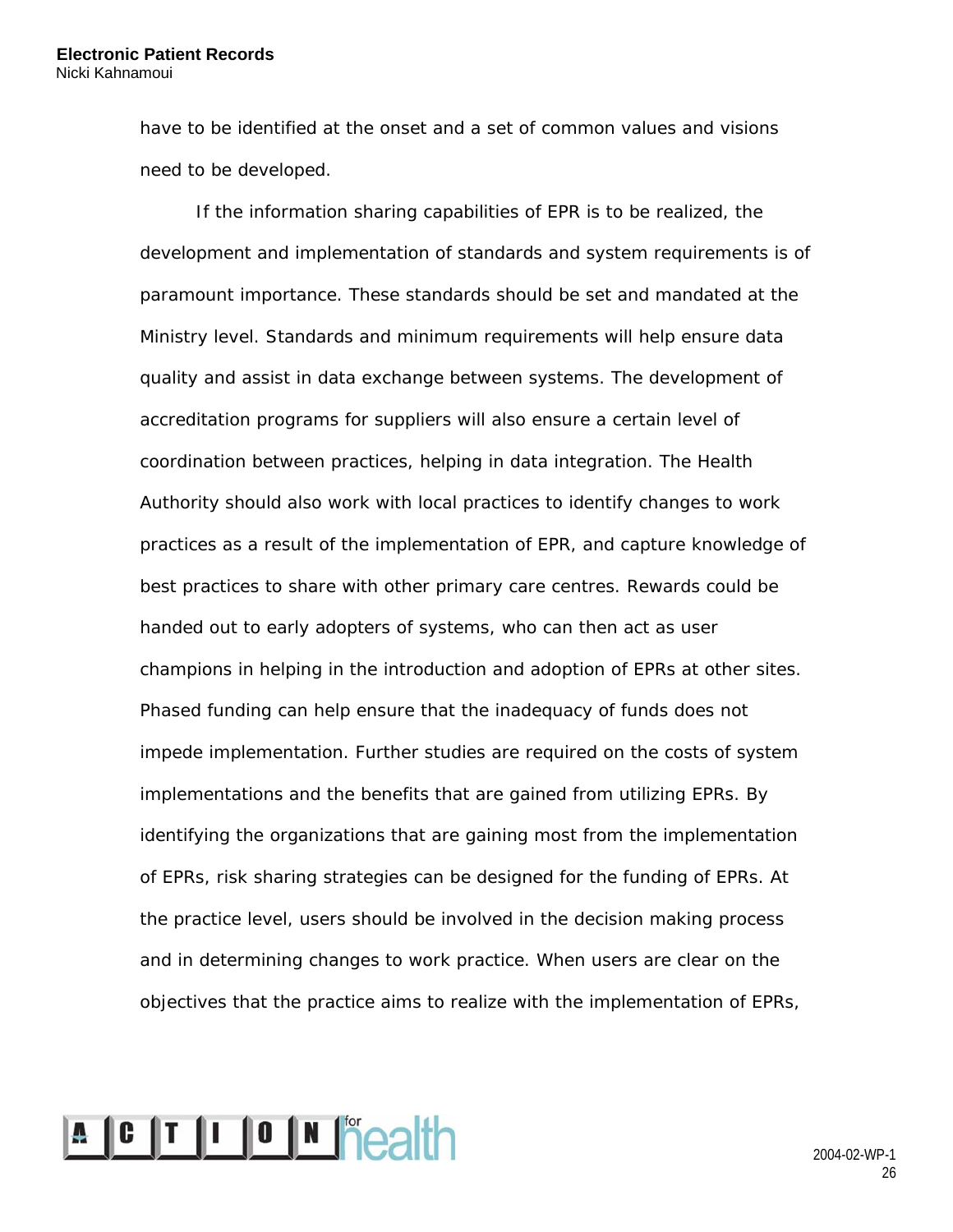they will be more willing to accept the challenges resulting from the change

process.

# **A C T I O N P AIT**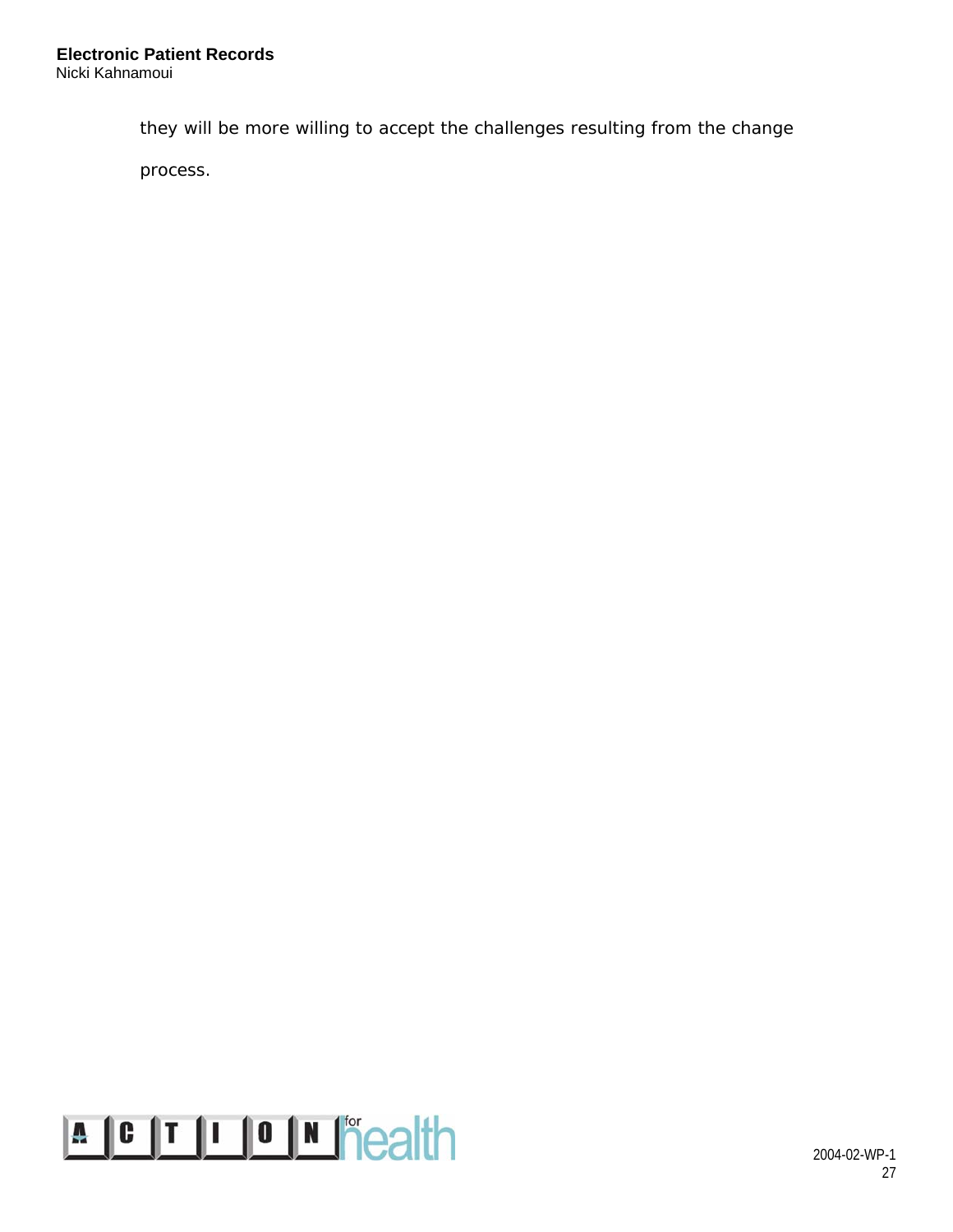### **References**

Advisory Council on Health Infostructure (2000). *Canada Health Infoway: Paths to Better Health* Ottawa: Health Canada Publication.

Anderson, J. G. (1997). Clearing the Way for Physicians' Use of Clinical Information Systems. *Communication of the ACM, 40,* 83-90.

Arias-Vimarlund, V., Ljunggren, M., & Timpka, T. (1996). Implementation of computer-based patient records in primary care: The societal health economic effects. *Proceedings / AMIA ...Annual Symposium.,* 503-507.

Aydin, C. E. & Forsythe, D. E. (1997). Implementing computers in ambulatory care: Implications of physician practice patterns for system design. *Journal of the American Medical Informatics Association,* 677-681.

Beer, M. & Nohria, N. (2002). Cracking the Code of Change. *Harvard Business Review, 78,* 133-141.

Berg, M. (2000). Lessons from a Dinosaur: Mediating is Research Through an Analysis of the Medical Record. In R.Baskerville, J. Stage, & J. I. Degross (Eds.), *Organizational and Social Perspectives on Information Technology* (pp. 486-504). Boston: Kluwer Academic Publishers.

Blair, D. & Schutte, P. C. (2003). The electronic medical record in multi-site family practice. Part II: The implementation phase. *Journal of Medical Practice Management., 19,* 131-136.

Briscoe, M. (1996). Encouraging Clinicians to Use Computers. In London, UK.

Bygholm, A. (2001). End-User Support: A Necessary Issue in the Implmentation and Use of EPR Systems. *Medinfo,* 604.

Canada Health Infoway (2004). Canada Health Infoway. www.infowayinforoute.ca/aboutinfoway [On-line].

Carpenter, P. C. (1994). The electronic medical record: perspective from Mayo Clinic. *Int J Biomed Comput, 34,* 159-71.

Darroch, K. & Ellis, B. (2003). Development and use of of integrated electronic records. *Community Practitioner: The Journal of the Community Practitioners' and Health Visitors' Association, 76,* 53-55.

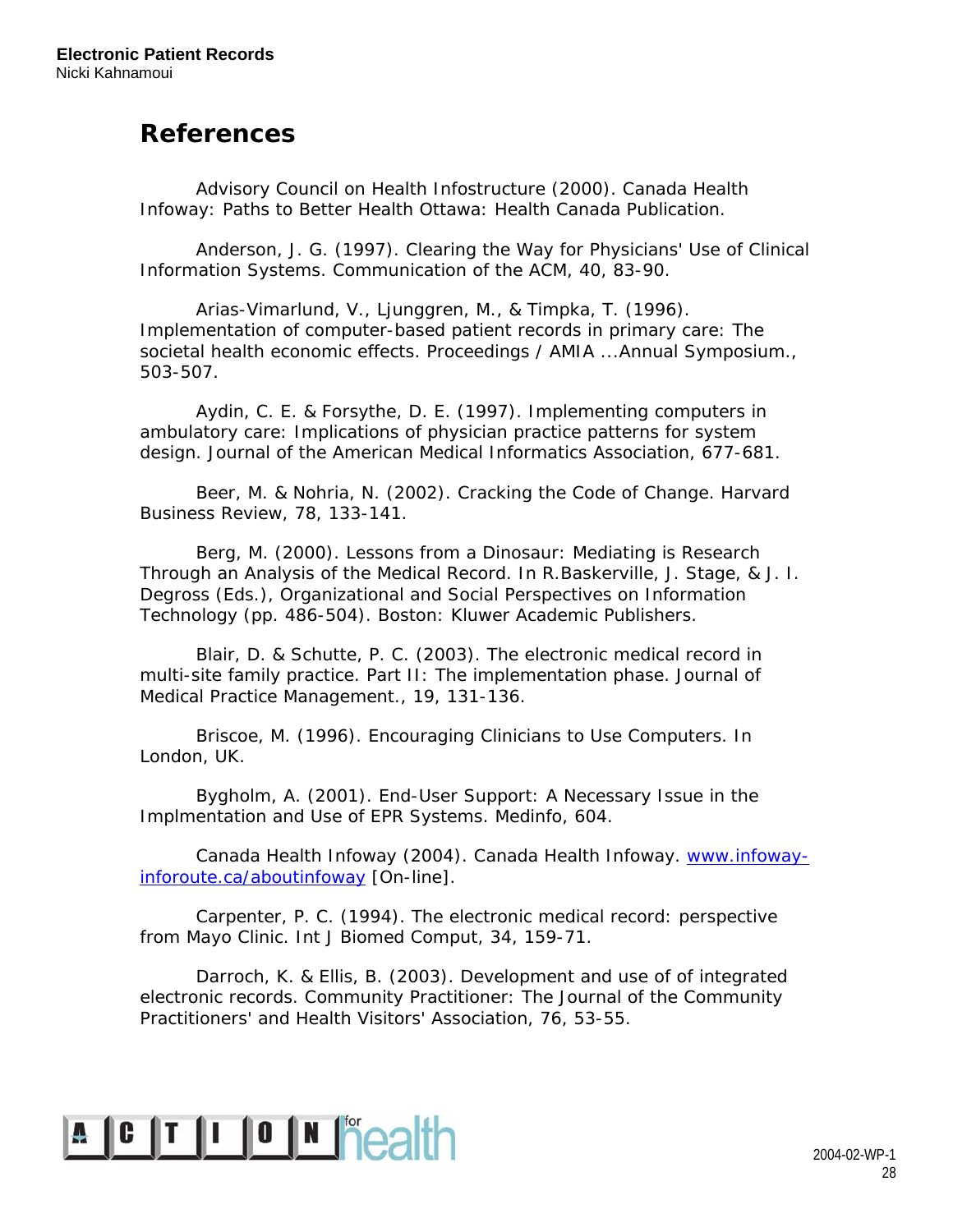Department of Health (2002). *Developing the information systems: National Service Frameworks, A practical aid to implementation in primary care*.

Dorsey, D. W. (2002). Information Technology. In J.W.Hedge & E. D. Pulakos (Eds.), *Implementing Organizational Interventions* (pp. 110-132). San Francisco: Jossey-Bass.

Faber, M. G. (2003). Design and introduction of an electronic patient record: how to involve users? *Methods Inf Med, 42,* 371-5.

Frisse, M. E. (1998). Computers and productivity: is it time for a reality check? *Academic Medicine. 73,* 59-64.

Gonzalez-Heydrich, J., DeMaso, D. R., Irwin, C., Steingard, R. J., Kohane, I. S., & Beardslee, W. R. (2000). Implementation of an electronic medical record system in a pediatric psychopharmacology program. *International Journal of Medical Informatics, 57,* 109-116.

Haley, R. & Kohn, D. (1999). Session 89 - Physician Buy-In: Sell Them What They Want! In HIMSS Proceedings.

Hayes, J. (2002). *The Theory and Practice of Change Management*. New York: Palgrave.

Hertzberg, J. (2000). Computerized patient records: Current and future opportunities. *Journal of Medical Practice Management, 15,* 250-255.

Hodgkins, M. L. (1995). Are you ready for the computer-based patient record? *Journal of Ambulatory Care Management.18(3):1-8, 1995 Jul.(16 ref),* 1-8.

Holbrook, A., Keshavjee, K., Troyan, S., Pray, M., Ford, P. T., & COMPETE, I. (2003). Applying methodology to electronic medical record selection. *International Journal of Medical Informatics. 71,* 43-50.

Holland, E., King, R., & Sweeney, C. (2000). EPR implementation at King's -- lessons learned. *Bjhc&Im-British Journal of Healthcare Computing & Information Management.17(2):28-30, 2000 Mar.,* 28-30.

Kaplan, B. (1994). Reducing barriers to physician data entry for computer-based patient records... Portions of this article were included in a panel presentation, "Overcoming Barriers to the Implementation of Electronic Medical Record Systems: Models of Change and Evaluation Strategies," at the American Medical Informatics Association Spring Congress, 1993. *Topics in Health Information Management.15(1):24-34, 1994 Aug.(54 ref),* 24-34.

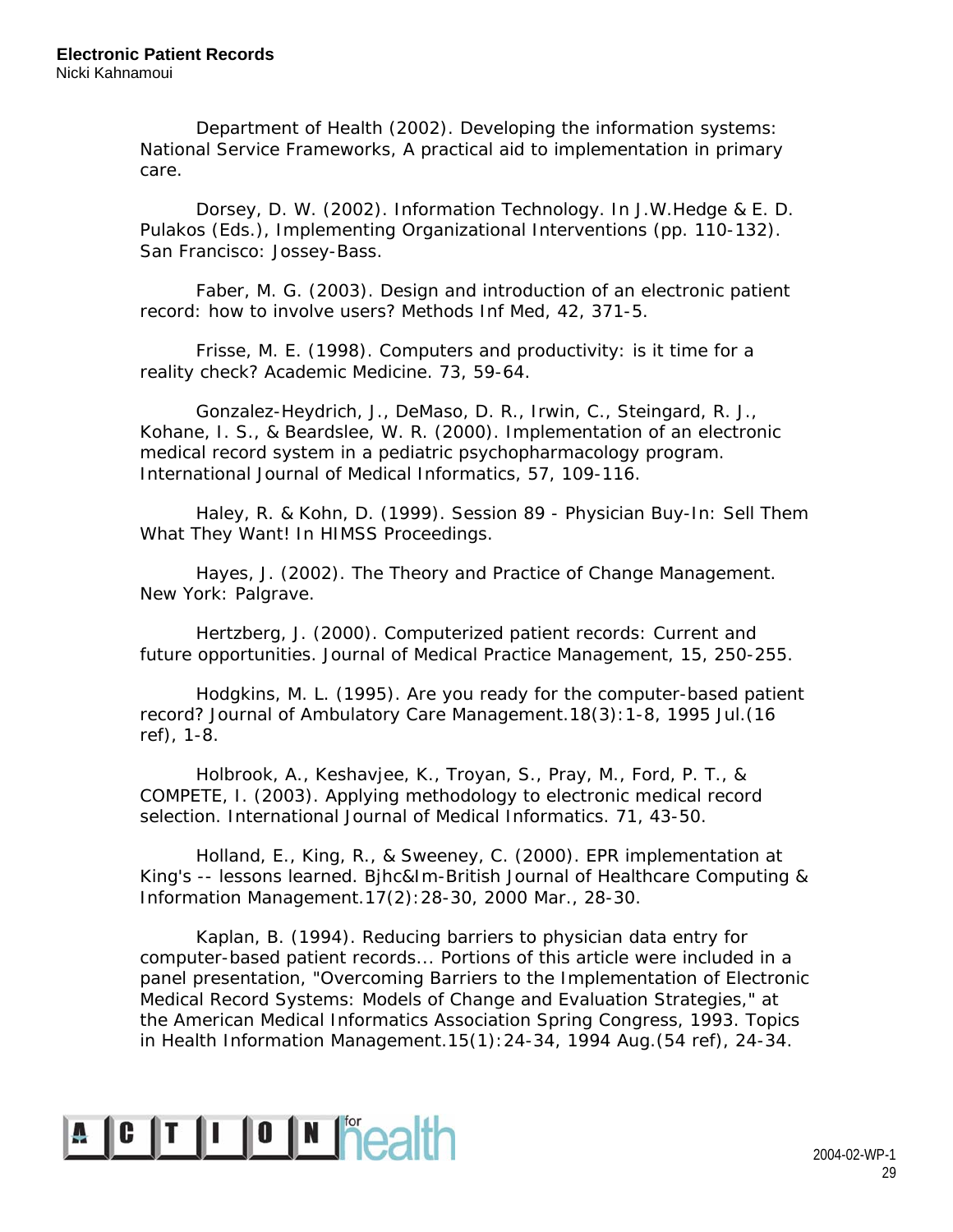Keshavjee, K., Troyan, S., Holbrook, A. M., VanderMolen, D., COMPETE, I., Langton, K. et al. (2001). Successful Computerization in Small Primary Care Practices: A Report on Three Years of Implementation Experience. **http://www.compete-study.com** [On-line]. Available: **http://www.compete-study.com**

Kiger, L. (2003). Content and Structure of Health Record. In M.A.Skurka (Ed.), *Health Information Management: Principles and Organization for Health Information Services* (pp. 19-44). Chicago: Jossey-Bass.

Litvin, C. B., Ornstein, S. M., Anthony Jr., W. E., & Tanner, D. (2001). Quality Improvement Using Electronic Medical Records: A Case Study of a High Performing Practice. *Topics in Health Information Management, 22,* 59- 64.

Ministry of Health Services. (2003). Pharmanet. **http://www.healthservices.gov.bc.ca/pharme/pharmanet/netindex. html** .

Moen, A. (2003). A nursing perspective to design and implementation of electronic patient record systems. [Review] [32 refs]. *Journal of Biomedical Informatics., 36,* 375-378.

NHS Information Authority (2003a). *ERDIP: Lessons Learned - Primary Care Topic*.

# $\overline{A}$   $\overline{C}$   $\overline{I}$   $\overline{I}$   $\overline{O}$   $\overline{N}$   $\overline{P}$   $\overline{O}$   $\overline{O}$   $\overline{O}$   $\overline{O}$   $\overline{O}$   $\overline{O}$   $\overline{O}$   $\overline{O}$   $\overline{O}$   $\overline{O}$   $\overline{O}$   $\overline{O}$   $\overline{O}$   $\overline{O}$   $\overline{O}$   $\overline{O}$   $\overline{O}$   $\overline{$